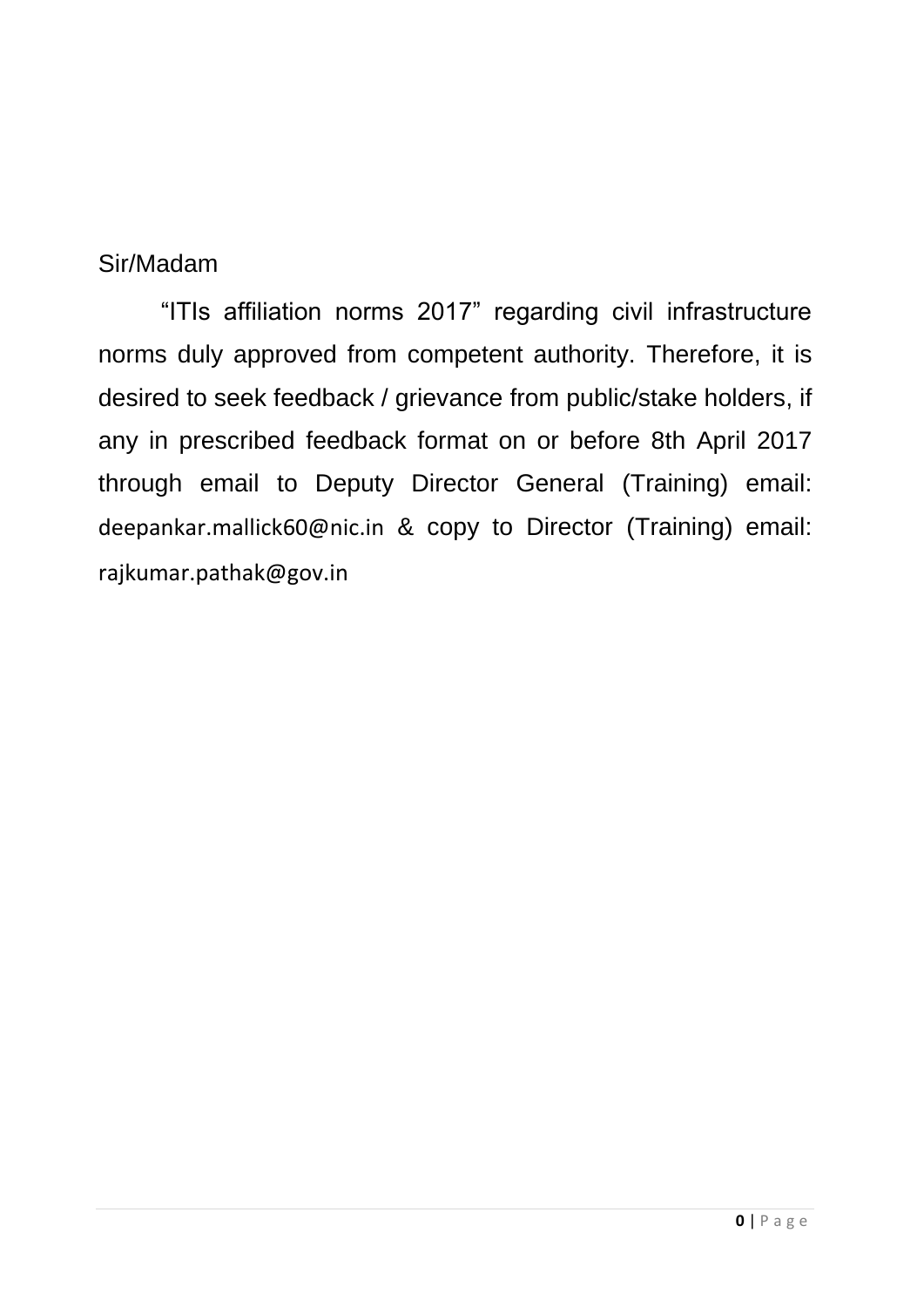# **ITIs AFFILIATION NORMS 2017**

## **INDEX**

| SECTION -I CIVIL NORMS                                 | Page No |
|--------------------------------------------------------|---------|
| 1. Building Completion certificate & Plot/Land Details | 02      |
| 2. Institutional Area                                  | 03      |
| 3. Administrative & Amenities area                     | 04      |
| 4. Desirable Requirements                              | 05      |
| 5. Basic requirements                                  | 05      |
| 6. General Guide lines                                 | 07      |
| 7. Standard Fire safety norms                          | 11      |
| 8. Work shop area norms (Annexure -2F)                 | 14      |
| 9. Existing space requirements (Annexure -2E)          | 21      |

## **SECTION –II, PROCEDURAL NORMS –Will be published shortly**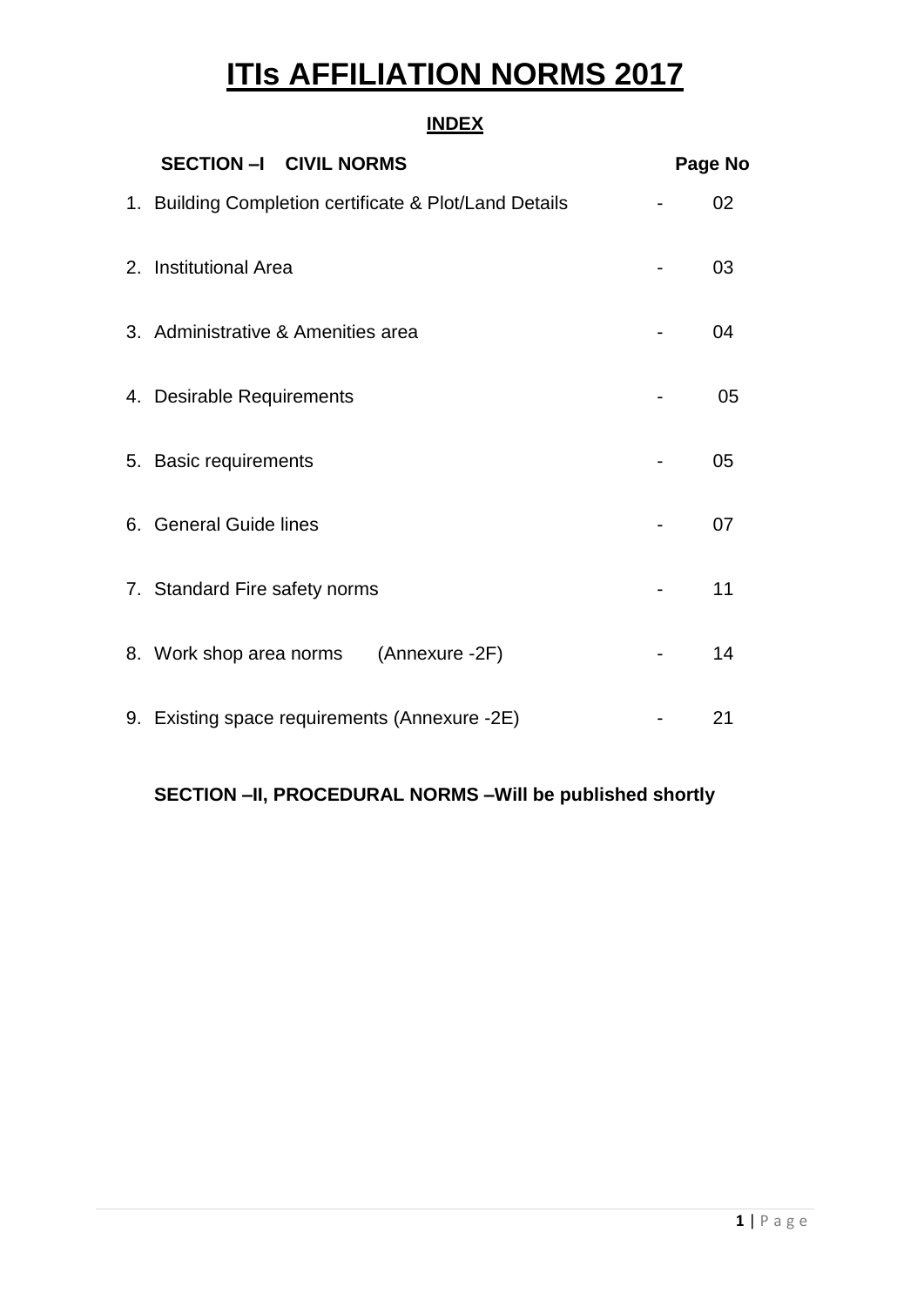# **ITIs AFFILIATION NORMS 2017**

| $\mathbf{I}$ | PROPOSED CIVIL NORMS FOR ESTABLISHMENT OF ITIS                |                                                                                         |  |  |  |  |  |  |  |
|--------------|---------------------------------------------------------------|-----------------------------------------------------------------------------------------|--|--|--|--|--|--|--|
|              |                                                               | A) Sizes of the class room and workshop shall remain the same as mentioned in existing  |  |  |  |  |  |  |  |
|              |                                                               | norms placed at Annexure 2E & Annexure 2F                                               |  |  |  |  |  |  |  |
| B)           |                                                               | In addition to B.C.C and existing guidelines as per annexure 2E and 2F, there are other |  |  |  |  |  |  |  |
|              | essential requirements that have to be met and are as follows |                                                                                         |  |  |  |  |  |  |  |
|              |                                                               |                                                                                         |  |  |  |  |  |  |  |
| SI.          | <b>Particulars</b>                                            | <b>Description of norms</b>                                                             |  |  |  |  |  |  |  |
| No.          |                                                               |                                                                                         |  |  |  |  |  |  |  |
|              |                                                               |                                                                                         |  |  |  |  |  |  |  |
| 1.0          | <b>Building</b>                                               | Desirous Institutes are required to submit a Building Completion                        |  |  |  |  |  |  |  |
|              | Completion<br>Certificate                                     | Certificate (BCC) from the Competent Authority clearly stating that the                 |  |  |  |  |  |  |  |
|              |                                                               | Building(s) is fully constructed and ready in all respects for the                      |  |  |  |  |  |  |  |
|              |                                                               | intended use as per the local building Bye-Laws related to                              |  |  |  |  |  |  |  |
|              |                                                               |                                                                                         |  |  |  |  |  |  |  |
|              |                                                               | Institutional Buildings. If local buildings Bye-Laws are not available                  |  |  |  |  |  |  |  |
|              |                                                               | then the building should conform to the bye-laws prescribed for                         |  |  |  |  |  |  |  |
|              |                                                               | Institutional buildings in National Building Code (N.B.C) of India                      |  |  |  |  |  |  |  |
|              |                                                               | (Refer to Part 3, Part 4, Part 8 and Part 9).                                           |  |  |  |  |  |  |  |
|              |                                                               |                                                                                         |  |  |  |  |  |  |  |
|              |                                                               |                                                                                         |  |  |  |  |  |  |  |
|              |                                                               |                                                                                         |  |  |  |  |  |  |  |
| 2.0          | Land/Plot                                                     |                                                                                         |  |  |  |  |  |  |  |
|              | Size based                                                    | a) Rural Places as defined by Competent Authority - Minimum area                        |  |  |  |  |  |  |  |
|              | on Capacity                                                   | of the plot shall be 0.8 Hectares/ 02 Acres up to 200 trainees per                      |  |  |  |  |  |  |  |
|              |                                                               | shift, there after additional area of 40 Sq. M for each trainee.                        |  |  |  |  |  |  |  |
|              |                                                               |                                                                                         |  |  |  |  |  |  |  |
|              |                                                               | b) Other than Rural place (Competent Authority to certify that the                      |  |  |  |  |  |  |  |
|              |                                                               | place is not located in a rural area.) - Minimum area of the plot shall                 |  |  |  |  |  |  |  |
|              |                                                               | be 1.25 Acres up to 200 trainees per shift, there after additional area                 |  |  |  |  |  |  |  |
|              |                                                               | of 25 Sq. M for each trainee                                                            |  |  |  |  |  |  |  |
|              |                                                               |                                                                                         |  |  |  |  |  |  |  |
|              |                                                               | C) In urban areas where higher Floor Area Ratio (FAR)/ Floor Space                      |  |  |  |  |  |  |  |
|              |                                                               | Index (FSI) limits are permitted, the requirement of plot area may vary                 |  |  |  |  |  |  |  |
|              |                                                               | proportionately                                                                         |  |  |  |  |  |  |  |
|              |                                                               |                                                                                         |  |  |  |  |  |  |  |
|              |                                                               |                                                                                         |  |  |  |  |  |  |  |
|              |                                                               |                                                                                         |  |  |  |  |  |  |  |
|              |                                                               |                                                                                         |  |  |  |  |  |  |  |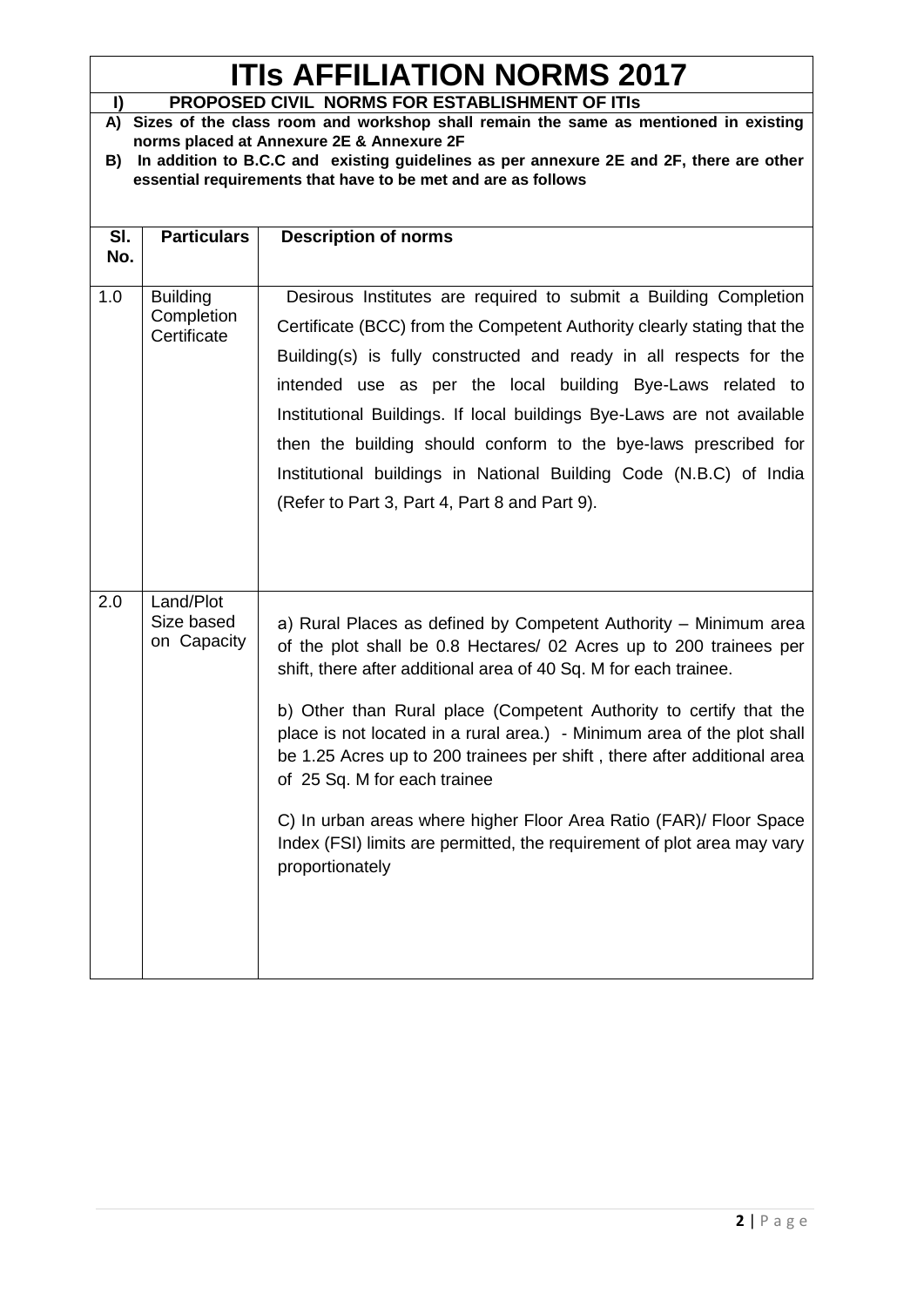| SI.<br>No. | <b>Particulars</b>                                                     | <b>Description of norms</b>                                                                                                                                                                                                                                                                                                                                                     |
|------------|------------------------------------------------------------------------|---------------------------------------------------------------------------------------------------------------------------------------------------------------------------------------------------------------------------------------------------------------------------------------------------------------------------------------------------------------------------------|
| 2.1        | Ownership of the Plot &<br>building.                                   | a) Owned Plot / Building or<br>b) Plot / Building which is registered live lease,<br>minimum lease period of 10 years shall be<br>allowed.                                                                                                                                                                                                                                      |
| 2.2        | Integrated building                                                    | All the blocks of the institute should be constructed<br>with in a single contiguous plot as per local building<br>byelaws.                                                                                                                                                                                                                                                     |
| 2.3        | <b>Plot Entrance Gate</b>                                              | Institute shall be constructed plot entrance gate<br>minimum 06 m as per the local building byelaws.                                                                                                                                                                                                                                                                            |
| 2.4        | <b>Building entrance Gate</b>                                          | Minimum 2.4 m width is required, As per the local<br>building byelaws.                                                                                                                                                                                                                                                                                                          |
| 3.0        | <b>Institutional Area</b>                                              |                                                                                                                                                                                                                                                                                                                                                                                 |
| 3.1        | Class room                                                             | The minimum size of classroom shall be 25 sq.mt.<br>with minimum width of 3 m.                                                                                                                                                                                                                                                                                                  |
| 3.2        | Work shop area.                                                        | As per existing norms mentioned in Annexure 2F                                                                                                                                                                                                                                                                                                                                  |
| 3.3        | Roof of workshop                                                       | a) Flat/pitched RCC roof as prescribed for<br>construction of the workshop or<br>b) Profiled Industrial roof sheets with structural<br>supports as per IS/ASME standards should be<br>allowed. Sheds with tin sheets/Asbestos sheets<br>should not be allowed                                                                                                                   |
| 3.4        | <b>Drawing Hall</b>                                                    | Drawing Hall is required for all engineering tardes<br>with minimum area of 50 Sq.M except Draughts man<br>(civil)/ Draughts man (mechanical) trades. This area is<br>upto 160 trainees and thereafter additional<br>proportionate area for each additional trainee                                                                                                             |
| 3.5        | <b>Backup Power Supply</b>                                             | Institute should have backup supply with a capacity<br>50% of power supply for all the affiliated trades<br>.Backup power supply generator should have proper<br>installation with separate arrangement of dedicated<br>control panel for safe switch over.<br>Note: Training equipment /machinery will not be<br>considered against infrastructure, equipment as per<br>norms. |
| 3.6        | material<br>Raw<br>storage<br>and oil<br>& Gas<br>Room<br>storage room | Raw material storage Room/Oil & Gas storage room<br>shall be minimum area 90 sq.m. Where ever gas/oil<br>storage is required, room shall be separate with raw<br>material storage room otherwise single room of area<br>90 Sq.m is sufficient.                                                                                                                                  |
| 3.7        | <b>IT Lab</b>                                                          | The minimum size of the IT lab shall be 25 sq.mt for<br>10 computers. An additional 2.5 sq.mt. Shall be<br>made available for each additional computer.                                                                                                                                                                                                                         |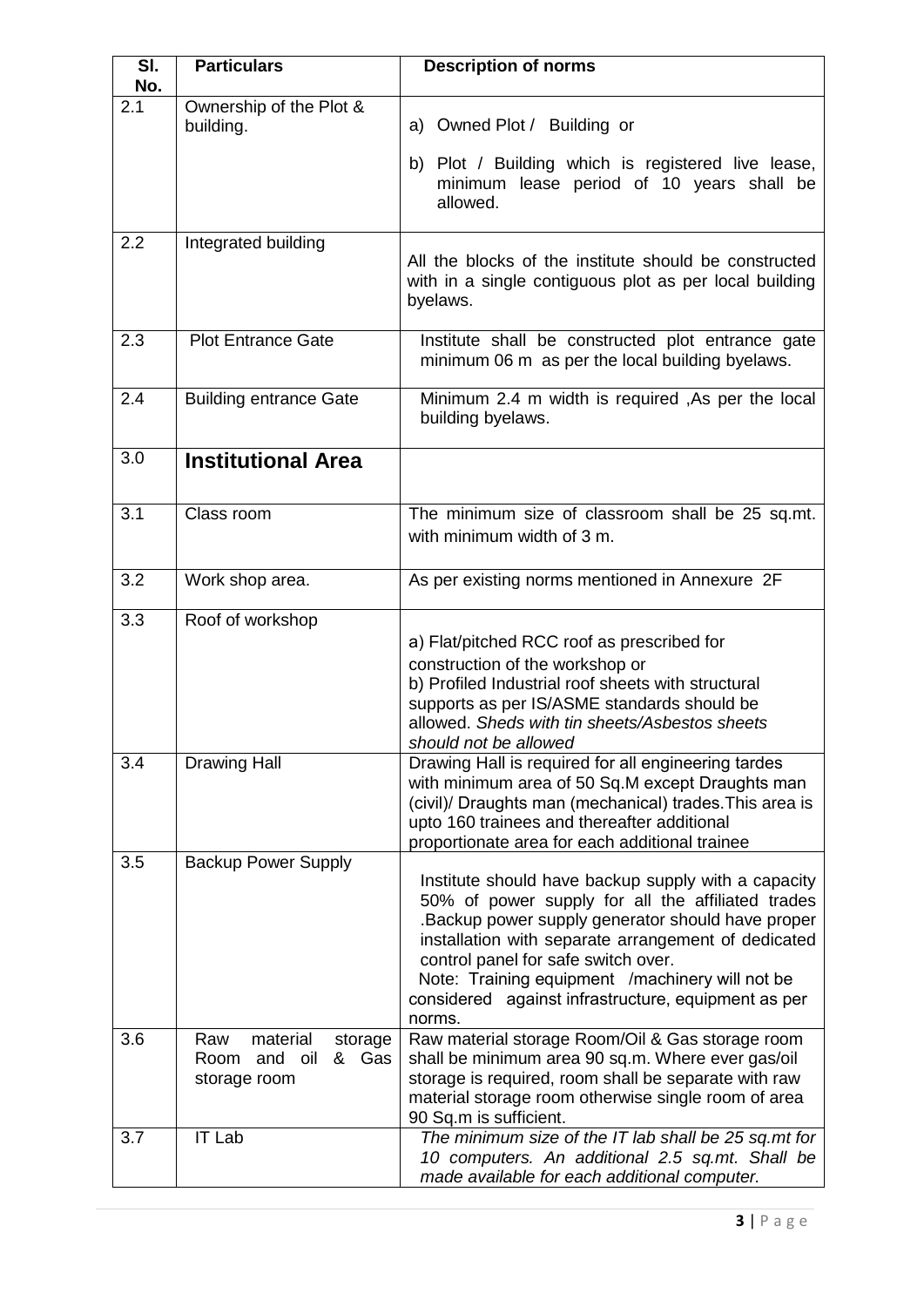|     |                                                     | The minimum width of the lab shall be 3 mt. Floor<br>shall be at least Tiled                                                                                                                                                                 |                                     |  |  |  |
|-----|-----------------------------------------------------|----------------------------------------------------------------------------------------------------------------------------------------------------------------------------------------------------------------------------------------------|-------------------------------------|--|--|--|
| 4.0 |                                                     |                                                                                                                                                                                                                                              |                                     |  |  |  |
| 4.1 | <b>Administrative Area</b><br><b>Principal Room</b> | Minimum area 20 Sq.mt.                                                                                                                                                                                                                       |                                     |  |  |  |
|     |                                                     |                                                                                                                                                                                                                                              |                                     |  |  |  |
| 4.2 | Reception cum waiting<br>lobby                      | Minimum area 40 Sq.mt.                                                                                                                                                                                                                       | NOTE: The area<br>proposed upto     |  |  |  |
| 4.3 | <b>Staff Room</b>                                   | Minimum area 20 Sq.mt.                                                                                                                                                                                                                       | 160 trainees and<br>thereafter      |  |  |  |
| 4.4 | Administrative<br>Hall/Section.                     | Minimum area 50 Sq. mt.                                                                                                                                                                                                                      | additional<br>proportionate         |  |  |  |
| 4.5 | Placement/Counselling<br>room                       | Minimum area 20 Sq. mt.                                                                                                                                                                                                                      | area for each<br>additional trainee |  |  |  |
| 5.0 | <b>Amenities Area</b>                               |                                                                                                                                                                                                                                              |                                     |  |  |  |
| 5.1 | Hall/Court<br>Multipurpose<br>Yard                  | Minimum area 110 Sq. mt.                                                                                                                                                                                                                     |                                     |  |  |  |
| 5.2 | Library & reading Room                              | Minimum area required for library and reading room<br>should be 40 Sq. M for up to 160 trainees and then<br>10Sq.M for every additional 40 trainees.                                                                                         |                                     |  |  |  |
| 5.3 | (including<br>Canteen<br>kitchen & pantry)          | Minimum area 110 Sq. mt                                                                                                                                                                                                                      |                                     |  |  |  |
| 5.4 | First Aid Room                                      | Minimum 15 Sq.m                                                                                                                                                                                                                              |                                     |  |  |  |
| 5.5 | Play ground                                         | As per Local Building Bye-Laws.                                                                                                                                                                                                              |                                     |  |  |  |
| 5.6 | Drinking water facility                             | Institute shall be provided Treated Drinking water<br>facility at all floor/workshops as per the local<br>building bye-laws                                                                                                                  |                                     |  |  |  |
| 6.0 | <b>Boards and Signage's</b>                         |                                                                                                                                                                                                                                              |                                     |  |  |  |
| 6.1 | Signage Board on plot<br>entrance                   | Details needed: ITI's name and full address and ITI<br>logo & Skill India Logo.                                                                                                                                                              |                                     |  |  |  |
| 6.2 | Signage<br><b>Board</b><br>on<br>Institute building | Details needed: ITI's name, and ITI logo & Skill India<br>logo                                                                                                                                                                               |                                     |  |  |  |
| 6.3 | Signage Boards showing<br>directions                | Directions should be displayed showing the different<br>sections of the building like work shop, admin building<br>and hostel etc. Signage boadrs for 3 phase power<br>supply, danger boards, prohibited areas etc also<br>needs to display. |                                     |  |  |  |
| 6.4 | Trade details board                                 | Trade details board shall display the list of trades,<br>seating capacity and number of trainees enrolledand<br>name & specifications of the machinary/equipment.                                                                            |                                     |  |  |  |
| 6.5 | Staff details board                                 | Staff details board shall display with name,<br>qualification and contact numbers at least for<br>principal and public relation officer.                                                                                                     |                                     |  |  |  |
| 6.6 | <b>Desirable Requirements:</b>                      |                                                                                                                                                                                                                                              |                                     |  |  |  |
|     |                                                     | i.<br>Rainwater<br>harvesting                                                                                                                                                                                                                | Note: Solar                         |  |  |  |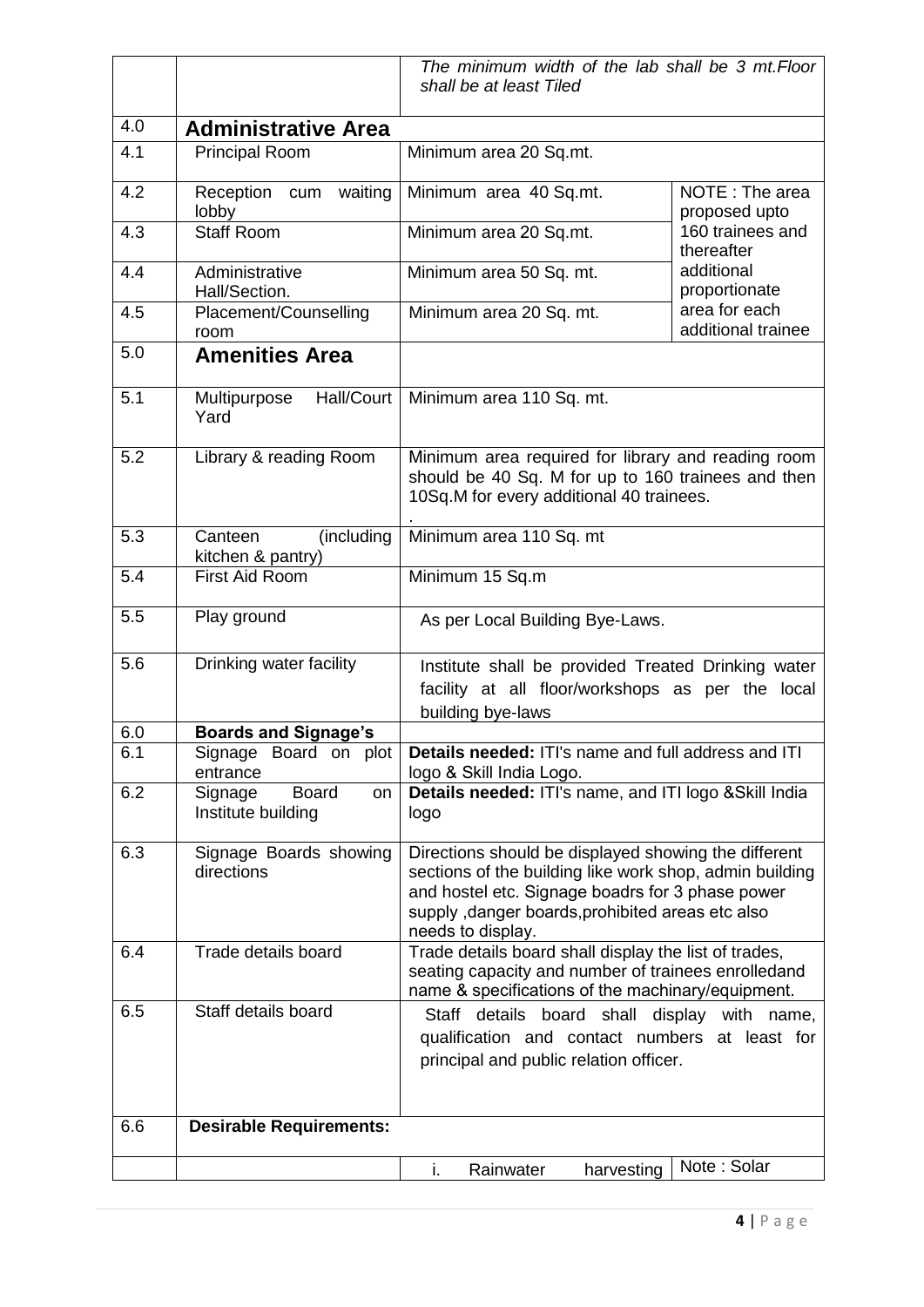| 7.0 |                                           | (For all the<br>Institutes<br>irrespective of the trainee<br>strength)<br>ii.<br>Solar<br>Energy/Power<br><b>Systems</b><br>iii.<br>Announcement system in<br>classrooms,<br>strategic<br><b>locations</b><br>for<br>general<br>and<br>announcements<br>announcements in case<br>of emergency.<br>Enterprise<br>iv.<br>Resource<br>Planning (ERP) Software<br>Student-Institution-<br>for<br>Parent interaction<br><b>ATM</b><br>v.<br>vi.<br><b>CCTV Security System</b><br>vii.<br><b>LCD</b><br>$($ or<br>similar)<br>projectors in classrooms | Energy /<br>Renewable<br>energy source<br>availabiity,<br>sewage treatment<br>plant and Rain<br>water<br>conservation and<br>augmentation is<br>manditory for all<br>the ITI's having<br>the strength more<br>than 500 trainees<br>in each shift. |
|-----|-------------------------------------------|---------------------------------------------------------------------------------------------------------------------------------------------------------------------------------------------------------------------------------------------------------------------------------------------------------------------------------------------------------------------------------------------------------------------------------------------------------------------------------------------------------------------------------------------------|---------------------------------------------------------------------------------------------------------------------------------------------------------------------------------------------------------------------------------------------------|
|     | <b>Important basic requirements</b>       |                                                                                                                                                                                                                                                                                                                                                                                                                                                                                                                                                   |                                                                                                                                                                                                                                                   |
| 7.1 | Open spaces around the<br>building        | Not less than 06 m.                                                                                                                                                                                                                                                                                                                                                                                                                                                                                                                               | National Building<br>Code<br>India<br>of<br>part<br>3<br>development<br>control rules and<br>general building:<br>open<br>spaces<br>8<br>(within<br>plot):8.3<br>other<br>occupancies; (b)<br>page no.25                                          |
| 7.2 | Open spaces separate for<br>each building | Building more than 07 m. height<br>shall not be less than 1.5 m                                                                                                                                                                                                                                                                                                                                                                                                                                                                                   | National Building<br>Code<br>India<br>0f<br>part<br>3<br>development<br>control rules and<br>general building:<br>8 open spaces<br>(within plot):8.1.2<br>page no.23                                                                              |
| 7.3 | Ceiling height of building                | Minimum 3.6 m for all region<br>(the maximum height of building<br>shall not exceed 1.5 times the<br>width of road abutting plus the<br>front open space)                                                                                                                                                                                                                                                                                                                                                                                         | National Building<br>Code<br>India<br>of<br>part<br>3<br>development<br>control rules and<br>general building:<br>requirements<br>12 <sub>2</sub><br>of part of building:<br>12.2: 12.2.1.1<br>(a)                                                |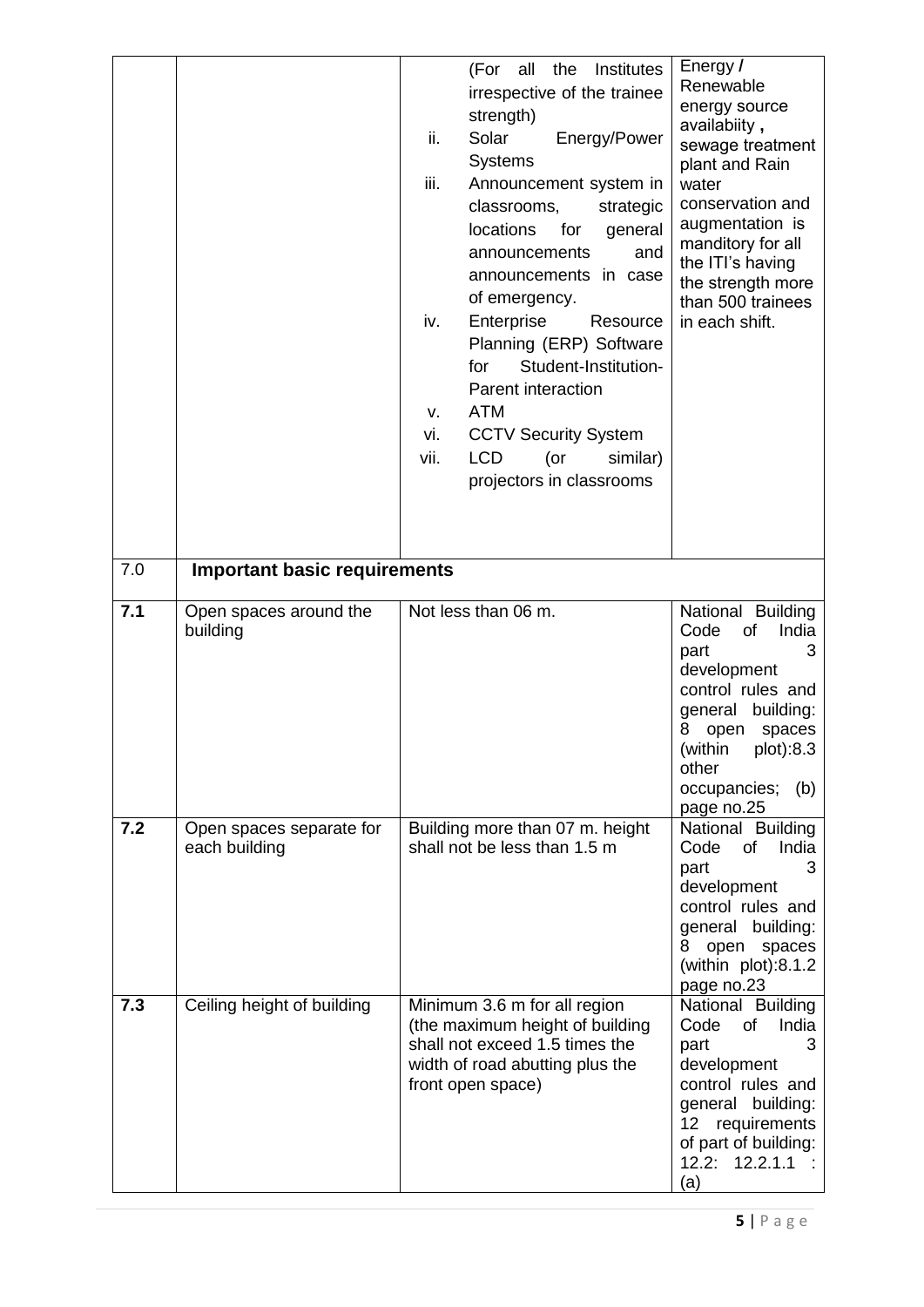| 7.4              | Car parking-                 |                                                                                      | <b>National Building</b> |  |  |
|------------------|------------------------------|--------------------------------------------------------------------------------------|--------------------------|--|--|
|                  | individual<br>A)             | Min $3m \times 6m$                                                                   | Code of India            |  |  |
|                  | B)<br>common                 |                                                                                      | part 3                   |  |  |
|                  |                              | Min. 3.75 m x 5.m                                                                    | development              |  |  |
|                  | Scooter/two wheeler &        | not less than 1.25 sq.m each                                                         | control rules and        |  |  |
|                  |                              |                                                                                      | general building         |  |  |
|                  | <b>Bicycle</b>               | not less than 1.00 sq.m each                                                         | requirements: 10         |  |  |
|                  |                              |                                                                                      | off street parking:      |  |  |
|                  |                              |                                                                                      | refer 10.1 to 10.9       |  |  |
|                  |                              |                                                                                      | page no 28 & 29          |  |  |
|                  |                              |                                                                                      | for detail               |  |  |
| <b>NOTE</b>      |                              | Area for each equivalent car space inclusive of circulation area is 23 sq.m for open |                          |  |  |
|                  |                              | parking, 28sq.m for ground floor covered parking and 32 sq.m for basement            |                          |  |  |
|                  |                              |                                                                                      |                          |  |  |
| 7.5              | <b>STAIR CASE REQUIRMENT</b> |                                                                                      |                          |  |  |
|                  | width of stair               | 2.0 <sub>m</sub>                                                                     | <b>National Building</b> |  |  |
|                  |                              |                                                                                      | Code of India            |  |  |
|                  | width of tread               | 0.3 <sub>m</sub>                                                                     | part 3                   |  |  |
|                  | height of riser              | 0.15 m                                                                               | development              |  |  |
|                  |                              | riser shall be limited up to 12 per                                                  | control rules and        |  |  |
|                  |                              | flight                                                                               | general building:        |  |  |
|                  | height of head room          | 2.2 <sub>m</sub>                                                                     | 12 requirement of        |  |  |
|                  |                              |                                                                                      | part of                  |  |  |
|                  |                              |                                                                                      | building:12.18:          |  |  |
|                  |                              |                                                                                      | 12.18.1 to               |  |  |
|                  |                              |                                                                                      | 12.18.2 page             |  |  |
|                  |                              |                                                                                      | no.34                    |  |  |
| 7.6              | <b>TOILET /WC FACILITY</b>   |                                                                                      |                          |  |  |
|                  |                              | Institutes shall be provided separate toilets for boys, girls and differently abled  |                          |  |  |
|                  |                              | persons separately as per local building bye-laws/NBC of India                       |                          |  |  |
|                  |                              |                                                                                      |                          |  |  |
| 7.6a             | <b>STAFF</b>                 |                                                                                      |                          |  |  |
|                  | <b>WATER CLOSET</b>          | Minimum 01 nos. (max 25 nos male)                                                    |                          |  |  |
|                  |                              | Minimum 01 nos.(max 15 nos female)                                                   |                          |  |  |
|                  |                              | For differenttly abled persons shall be provide as per                               |                          |  |  |
|                  |                              | local bukding bye laws.                                                              |                          |  |  |
|                  |                              |                                                                                      |                          |  |  |
|                  | <b>URINALS</b>               | Minimm 01 nos. (for max 20 persons)                                                  |                          |  |  |
|                  |                              | Ablution tap installed in each water closet.                                         |                          |  |  |
|                  |                              | Seperate urinals shall be provide for boys, girls and                                |                          |  |  |
|                  |                              | differently abled persons as per local building bye-<br>laws                         |                          |  |  |
|                  |                              |                                                                                      |                          |  |  |
|                  | <b>WASHBASINS</b>            | Minimum 01 nos for 25 person                                                         |                          |  |  |
|                  |                              |                                                                                      |                          |  |  |
|                  |                              | Minimum 01 nos for 100 person at each floor of the                                   |                          |  |  |
|                  | A)                           | Treated drinking wate building and work shop.                                        |                          |  |  |
|                  | <b>FOUNTAIN</b>              |                                                                                      |                          |  |  |
| 7.6 <sub>b</sub> | <b>TRAINEE</b>               |                                                                                      |                          |  |  |
|                  | A) WATER CLOSET              | 01 per 40 boys                                                                       |                          |  |  |
|                  |                              | 01 per 25 girls                                                                      |                          |  |  |
|                  |                              | For differenttly abled persons shall be provided as per                              |                          |  |  |
|                  |                              | local building bye laws/NBC of India.                                                |                          |  |  |
|                  |                              |                                                                                      |                          |  |  |
|                  | <b>B) URINALS</b>            | 01 per 20 boys and 01 per 15 Girls                                                   |                          |  |  |
|                  |                              | Seperate urinals shall be provided for boys, girls and                               |                          |  |  |
|                  |                              | differently abled persons as per local building bye-                                 |                          |  |  |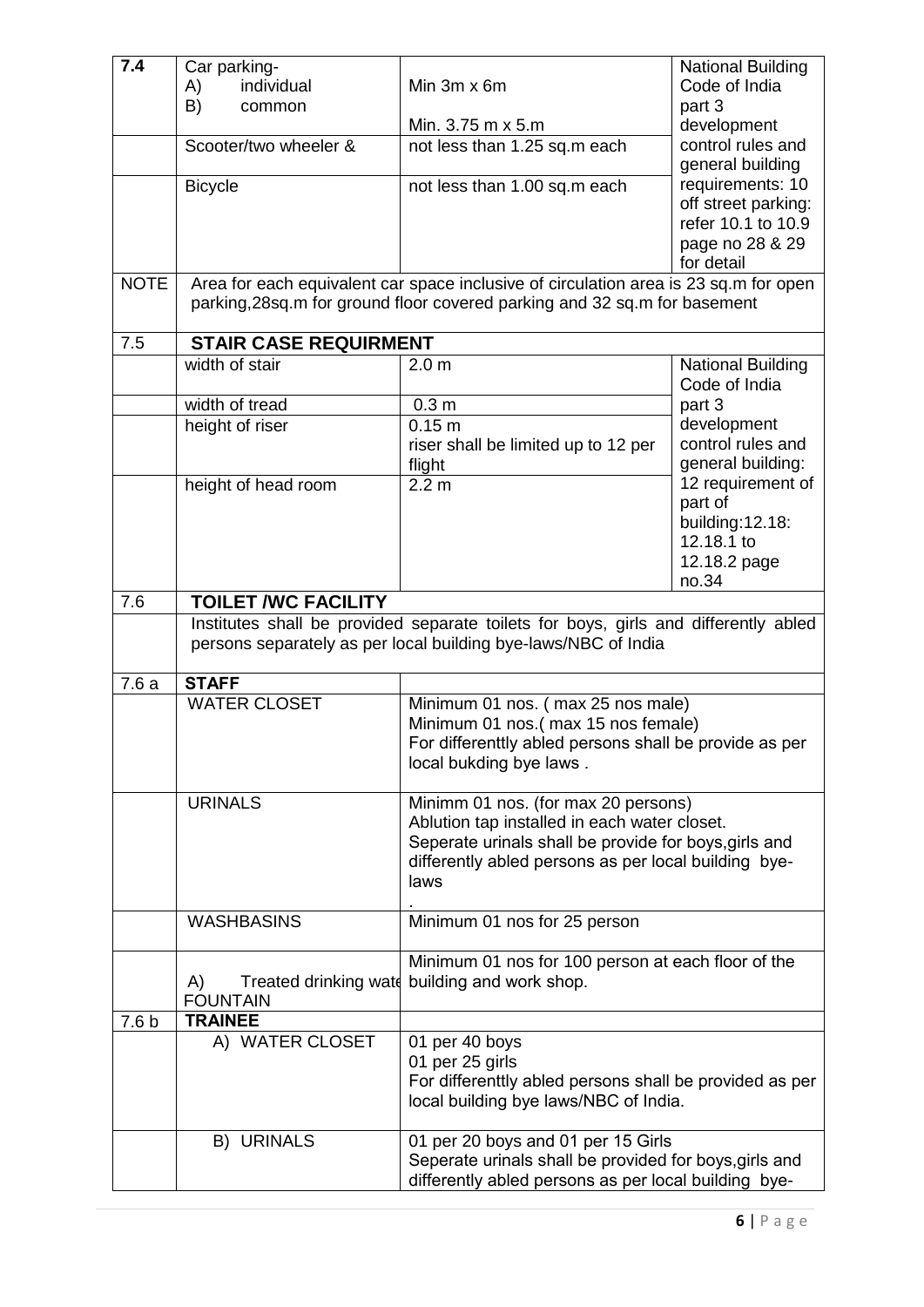|     |                          | laws                                                                                                                |
|-----|--------------------------|---------------------------------------------------------------------------------------------------------------------|
|     | C) WASHBASINS            | 01 per 60 boys                                                                                                      |
|     |                          | 01 per 40 girls                                                                                                     |
|     |                          | For differenttly abled persons shall be provided as per                                                             |
|     |                          | local building bye laws/NBC of India                                                                                |
|     | D) DRINKING WATER        | 01 per 50 boys & girls                                                                                              |
|     | <b>FOUNTAIN</b>          | For differenttly abled persons shall be provided as per<br>local building bye laws/NBC of India                     |
| 7.7 | Disaster Management Plan | All the Institutes shall have disaster management<br>plan as prescribed in the general guide lines S.NO 08<br>& 09. |

## **8.0 General Guidelines**

## **Essential and desirable Requirements / General Guidelines in case of various Events:**

## 8**.1. FIRE**

Essential requirements:

- All the buildings, after completion and before occupation, shall be inspected for fire and life safety measures by the Local Fire Service Authorities and a certificate to that effect shall be obtained. In the absence of such a certificate, following requirements shall be met.
- $\triangleright$  Fire buckets filled with sand shall be hanged in the protected stands near workshop, laboratory, DG room, transformer and sub-station.
- $\triangleright$  Fire point should be established in front of each building with 2 fire water buckets, 2 sand buckets and 4 fire extinguishers one of each type.
- $\triangleright$  Minimum 2 numbers of extinguisher of any type should be installed at every prominent location
- $\triangleright$  Every exit, exit access or exit discharge shall be continuously maintained free of all obstructions or impediments to full use in case of fire or other emergency.
- $\triangleright$  Retro reflective Signage shall be provided for escape routes at suitable height.
- $\triangleright$  Evacuation drill shall be conducted for each building quarterly.
- $\triangleright$  To avoid stampede and to manage any emergency properly, the Institution should have a Standing Fire Order – Document containing established procedures required to handle fire & emergency situations in which duties & responsibilities of various Authorities & Agencies are included (Sample copy enclosed).

## **Desirable requirements**:

- The CCTV camera shall be provided to cover all the important areas of the campus including fire fighting system like extinguishers, hose reels, risers, automatic detection and alarm system, sprinkler system, manual call points etc.
- Assembly point shall be provided in a safe place with no fencing around it.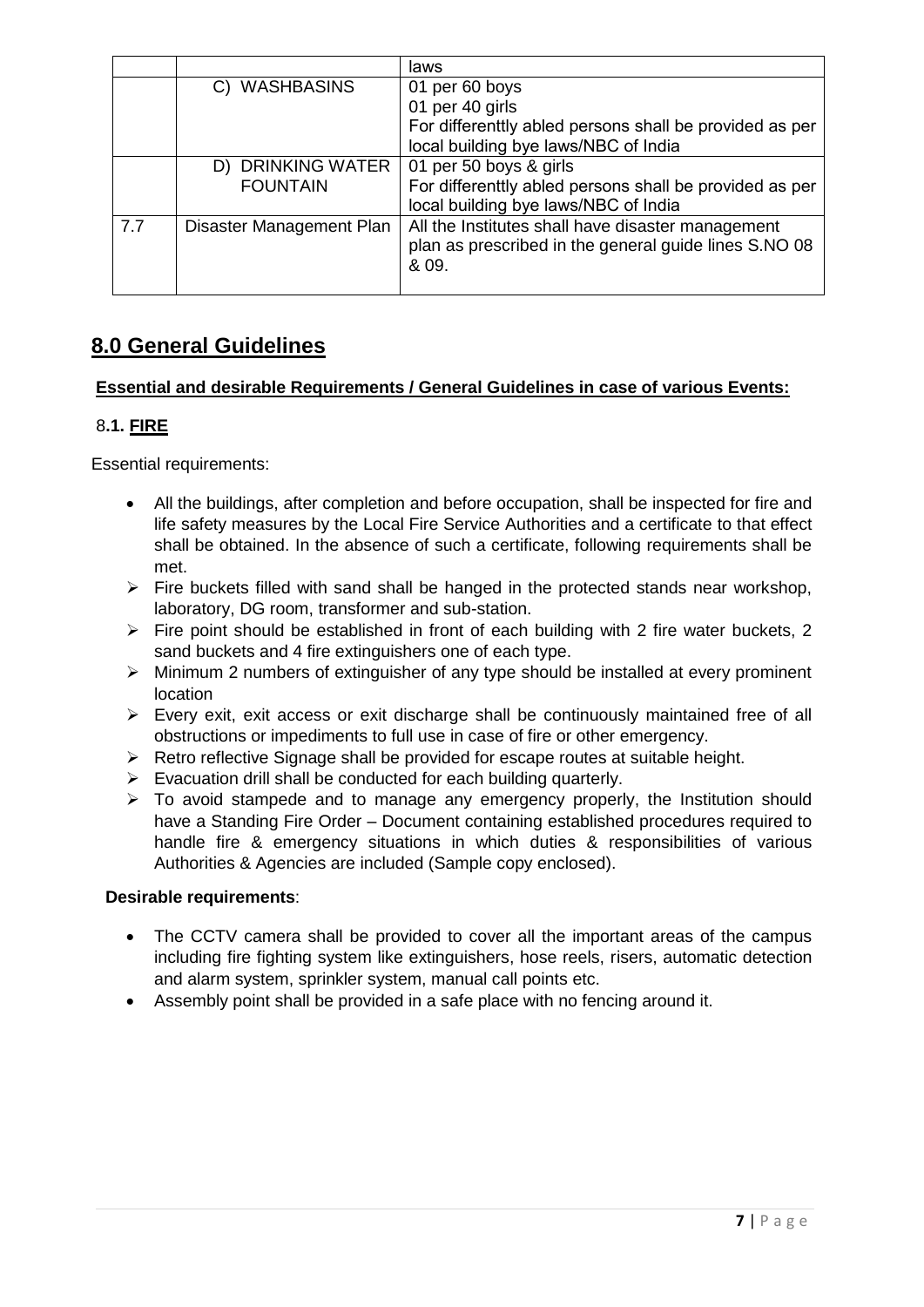## **8.2. ELECTRICAL HAZARD**

#### **Essential requirements**:

- Proper earthling and bonding of electrical wiring shall be ensured.
- All major equipment shall be earthed separately
- Earth leakage circuit breaker (ELCB) shall be provided as required.
- No overhead High tension electric line shall pass across the premises.
- Sub stations or transformers if any shall be segregated. Carbon di-oxide, dry chemical powder (DCP) and Mechanical foam fire extinguishers, san buckets shall be provided.

#### **Desirable requirements**:

- All overhead electric lines shall be at a height not less than 5.4 m from the ground.
- Electrical resistant mats should be placed in front of every electric panel.
- Only trained and licensed electricians should be allowed to do work related to electric supply.
- Vertical clearance of any bare electric line passing near a building shall be minimum 2.43 m from the highest point in the building and the horizontal clearance shall be minimum 1.2 m from the closest part.
- A clear space of not less than 1 m in width shall be provided in front of the switchboard.
- If there are any attachments or bare connections at the back of the switchboard, the space (if any) behind the switchboard shall be either less than 20 cm or more than 75 cm in width, measured from the farthest outstanding part of any attachment or conductor.
- Lightning arrester shall be provided for all the buildings

## 8.3. **UNSAFE DRINKING WATER / FOOD**:

## **Essential requirements:**

- Clean all reservoirs on periodic basis
- Test quality of water every three months.

## **Desirable requirements**

 Test quality of samples of food prepared on campus in an independent laboratory preferably once in six months.

## **8.4 WORKSHOP ACCIDENT**

#### **Essential requirements:**

- Personal protective equipment shall be available for each one entering the workshop.
- Instructions for workshop safety must be displayed inside and outside the workshop.
- First aid kit shall be maintained.
- Safety precaution for operation for each machine should be affixed with it.
- Standard Operating Procedure (S.O.P.) for all the equipment and system must be prepared and properly displayed near the respective machine.
- All the electrically operated machinery should be properly earthed and bonded.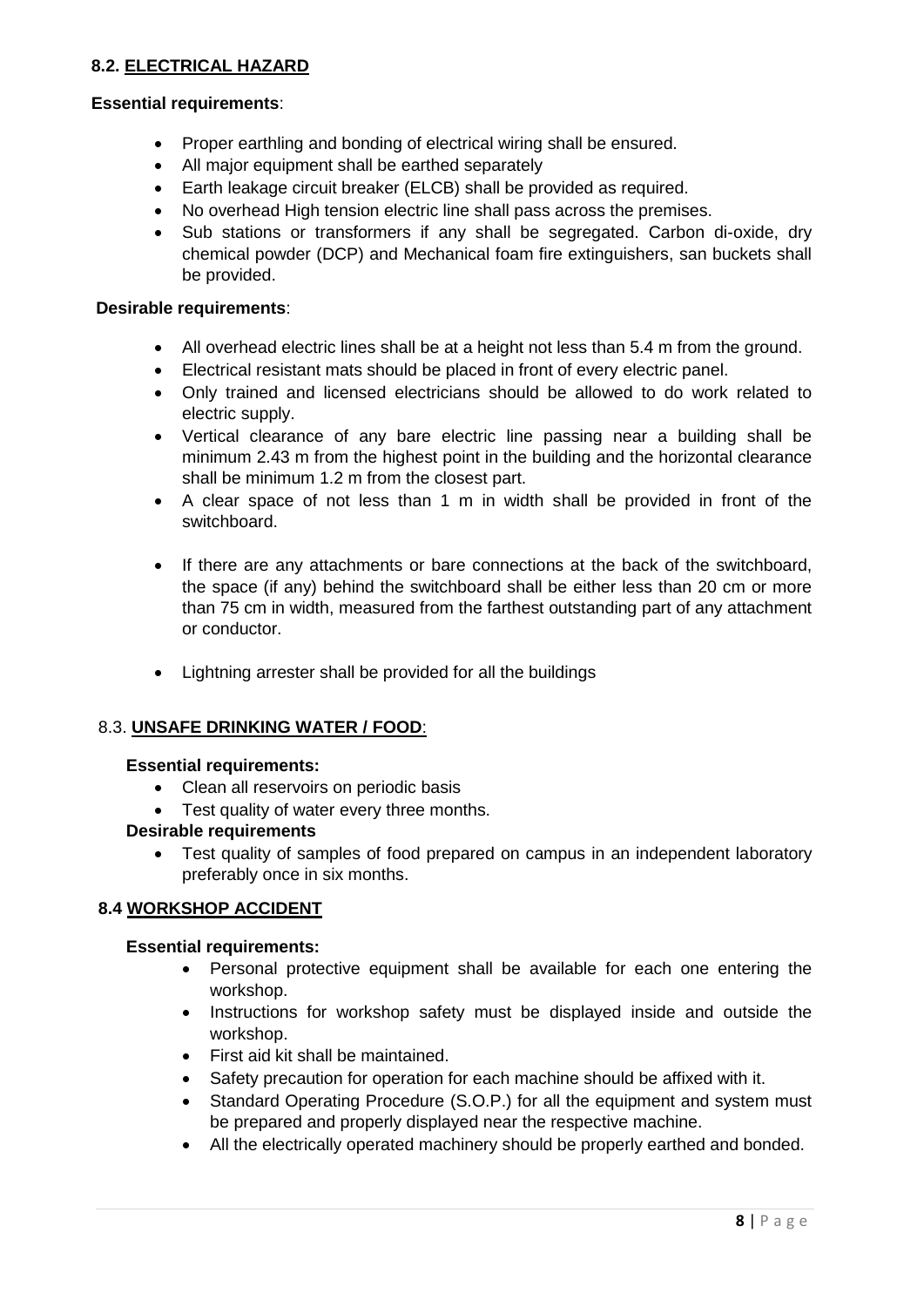- Emergency contact numbers shall be displayed for contacting in case of any emergency which should include Safety Officer, fire control room, medical assistance, Security assistance, Head of the concerned department, maintenance services.
- Instructions regarding the procedure to be followed in case of an emergency occurring in the building outside the workshop during the running of work shop shall be displayed inside and outside the workshop in the form of Do's and Don'ts.

## **Desirable requirements:**

- While installing or keeping machines and tool, racks aisles and gangways should be provided.
- There should be Schedule for standard test for machines and tools.
- Work shop floor should be made by non-skid and non-static floor tiles.
- Place for disposal of materials should be properly marked.
- Housekeeping shall be done as per proper Schedule.
- Various fuels used in work shop shall be stored in minimum quantity according to requirement.
- Proper ventilation facilities shall be provided to prevent dust accumulation. 6.

## **8.5 EMERGENCY SITUATION - PHYSICALLY CHALLENGED**

#### **Essential requirements:**

- Ramp shall be provided for the disabled for easy access to and evacuation from the building.
- Sufficient wheel chairs and stretchers shall be available for use in emergency Desirable requirements:
- Information regarding the number of physically challenged people in the campus should be available with the Safety Officer.
- The time and the number of physically challenged persons among the visitors shall be recorded at security gate.

## **8.6 STRUCTURAL FAILURE OF BUILDING**

#### **General Guidelines:**

- Emergency evacuation procedure with evacuation plan shall be kept ready.
- Provisions shall be made to cut off water, electricity, and LPG connections safely from outside the building.
- Structural audit of buildings shall be done periodically.

## **STAMPEDE**

#### **Guidelines to be followed**

- Proper signage for traffic control route shall be displayed.
- Public Address system shall be implemented to communicate and to direct.
- Power back up for extra illumination of exit routes shall be available.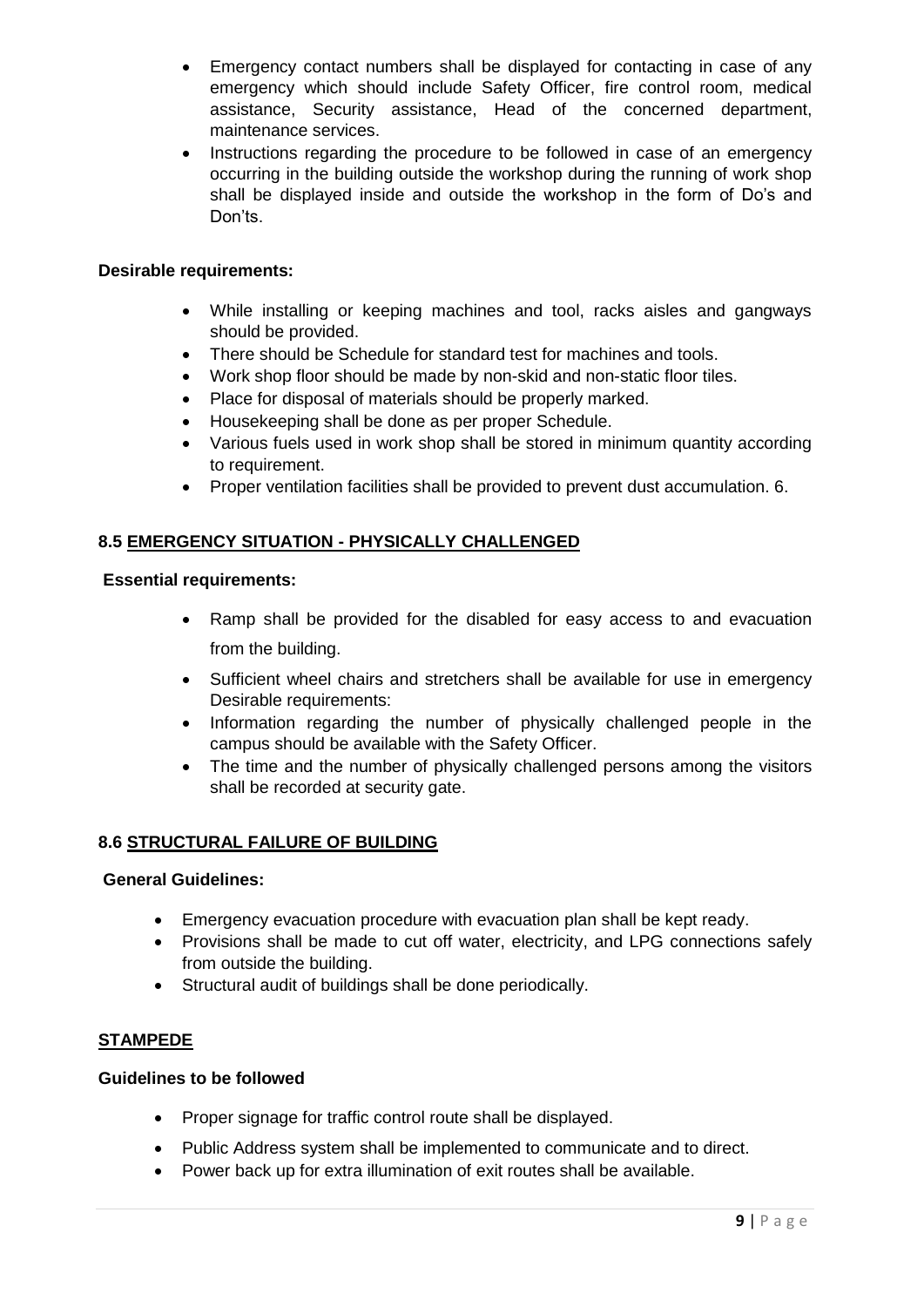- It is necessary to do planning and practicing mannerly and orderly evacuation and maintaining records.
- Student volunteers need to be trained for proper evacuation
- Ensure that no more than 4 persons / sq.m. Shall assemble in all assembly areas.
- Temporary barriers shall be provided to use in emergency to restrict and to control traffic.

## **8.7 EARTH QUAKE**

## **General Guidelines:**

- Construction of building shall be as per relevant Indian Standards and Codes of practice. Already constructed structures if already not designed to satisfy earthquake resistance, shall be strengthened as per relevant Indian Standards and Codes of practice.
- Proper evacuation plan based on the Standing Fire Order shall be maintained and it should cover all the possible emergencies.
- Evacuation drill / Exit drill shall be conducted quarterly and such records shall be maintained (Different groups, members, date of conduct, observations).
- Training should be given to all members of the evacuation teams to perform their duties and records shall be maintained.
- The most suitable and safest place shall be selected as safe assembly point for each building.
- Large or heavy items if any shall be placed closest to the ground.
- Hang large items such as framed pictures, large mirrors etc. away from sitting place, bed and protected escape routes.
- Brace overhead light fittings properly.
- An inventory for the details of heavy duty equipment and necessary tools with the details and contact numbers of owner and operator shall be maintained for ready reference.
- Avoid glass panelling for buildings. However if provided, shall be protected with metal screens.

## **8.8 CYCLONE**

## **General Guidelines**:

- Keep in contact with the concerned authorities before the cyclone season each time for warning and precautionary measures
- List of emergency phone numbers shall be displayed.
- Training should be given to all members of the response teams to perform their duties, and records shall be maintained
- Provision shall be made to secure strongly all doors, windows and other openings, if any, in closed position.
- Emergency kits containing portable battery radios, torch lights, spare batteries, water container, dry fruits, match boxes, fuel lamps, portable stove, cooking utensil, etc. shall be maintained in cyclone prone areas.
- Low frequency communication devices shall be in place.
- Avoid glass panelling for buildings. However if provided, shall be protected with metal screens.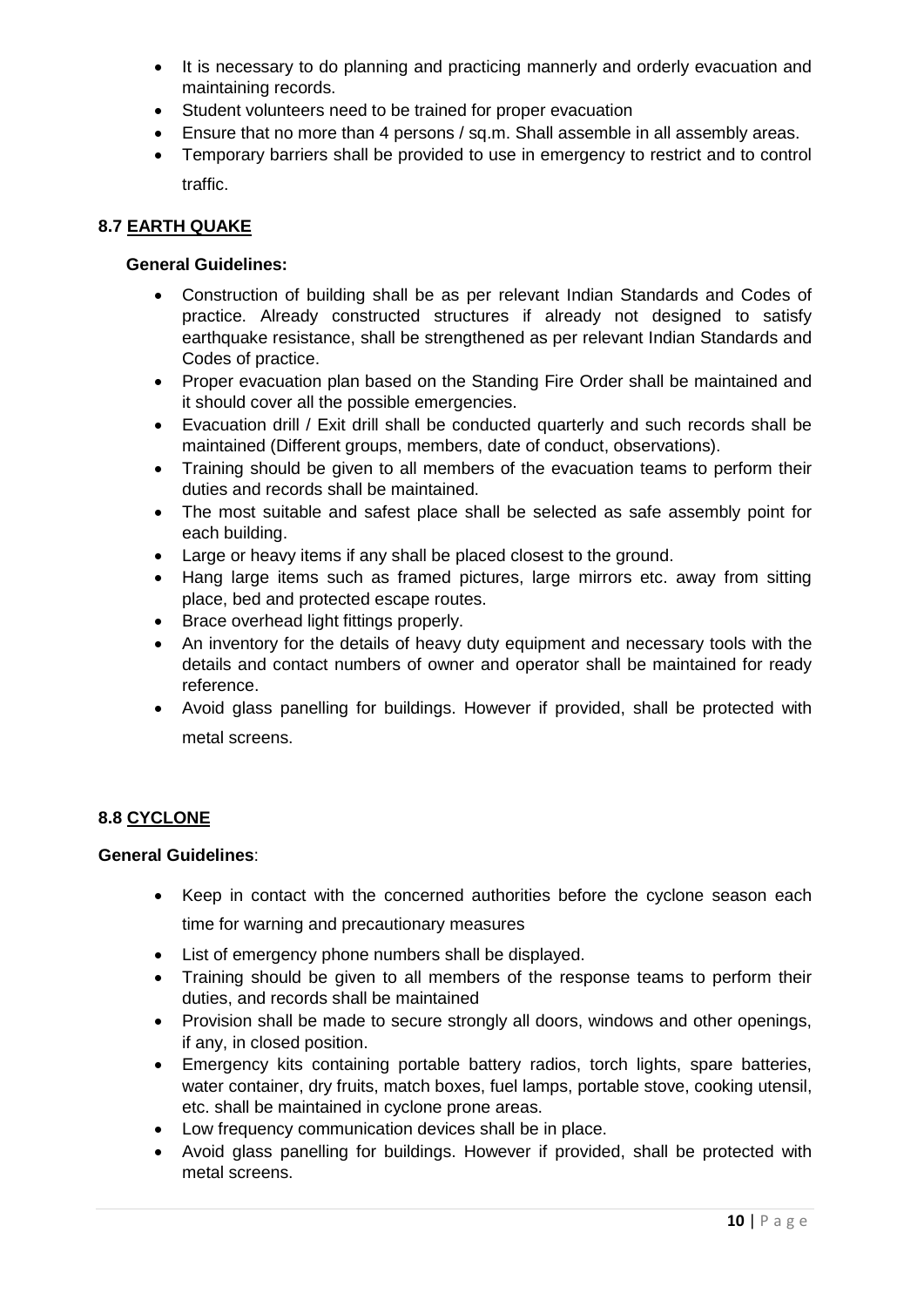- Construction of buildings shall be strong enough to resist collapse during wind.
- Long and continuous structures shall be avoided so as to reduce the effect of wind.
- Deep rooted plants which can resist wind can be planted around but outside the boundary wall to reduce the wind velocity.
- No tall plants shall be there in the compound, especially near any building.

## **8.9 FLOOD:**

#### **General Guidelines**:

- Provision for the storage of drinking water at the rate of 4.5 litres / 1 Day / person for the total occupants for a minimum of 3 days during impending flood shall be made.
- Provision for storage of non-perishable easy to prepare food for 3 days' supply during impending flood shall be made.
- Flash light for signal (Red cross store) shall be arranged.
- Portable battery Radios (if possible NOAA National Oceanic and Atmospheric Administration type) shall be arranged.
- Flood rescue equipment like lifebuoy, life jacket, and portable boats with oar and out board engine, rope shall be stored and ready for use.
- Occupational Health centre shall be maintained.
- Para medical Team shall be available and trained.
- Provision should be made on top floors of the buildings for shelter in case of flood.
- Insect repellents and sunscreen shall be stored.

## **LAND SLIDE**

## **General Guidelines**:

- Construct Retaining walls wherever necessary to prevent erosion.
- Train permanent staff to identify the symptoms of landslide.
- Avoid buildings in steep slope or along natural erosion valleys.

## **9.0 STANDING FIRE ORDER**

(To be displayed at all the floors at suitable visible places with all emergency contact numbers)

## **9.1 Responsible authorities**

- The person who detects the Fire
- Safety Officer
- Maintenance Section

## **9.2 Detects the fire**

• Immediately inform the Safety officer and Head of the section / division

## **9.3 Responsibilities of safety officer**:

#### **On receipt of information**:

 He / She shall immediately proceed to the scene of incident and assess the situation.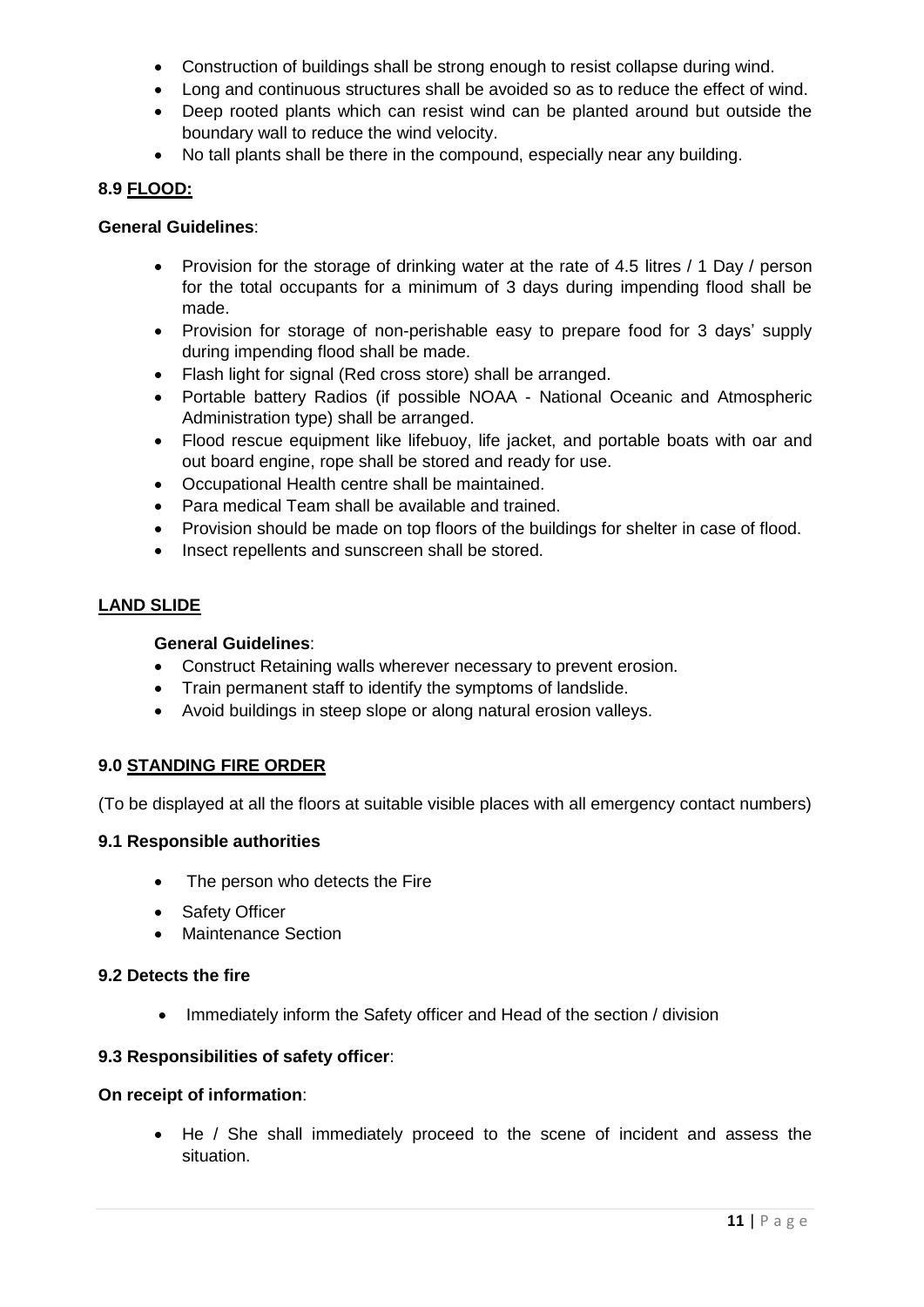- If considered necessary, He / She shall raise fire alarm for His / Her zone, and notify the incident to Fire department and the listed emergency services, officer shall have confirmed this action latter.
- If necessary, he/she shall direct the Maintenance section to salvage the records and materials from the area.
- If considered necessary, He / She shall evacuate His / Her zone and/or neighbouring zones.
- At the earliest opportunity He / She shall inform the incident to the Departmental head.

## **Duties of Maintenance section Members**:

- On receipt of call for emergency in their own zone, all the members of Maintenance section;
- Shall immediately proceed to the place of incident and report to their Duty Officer.
- Shall strictly follow the instructions of Safety Officer and work under him / her as per his / her directions.
- Shall, as per the instructions from Duty Officer/Fire Officer, switch off electrical supply to the affected area.
- Shall see that electric supply is restored only on instructions from the Duty Officer/Fire Officer.
- Close the air condition system at the affected area.
- Shall ensure that booster pump located in the building is Switched On.
- Shall ensure that all the Hydrants in and around the Building are charged with sufficient pressure.

## **Duties of other staff from the affected zone/zones:**

- On hearing the Emergency Alarm, all the other members of staff:-
- Are requested no to be panic, but to remain calm and follow instructions of the Safety Officer in an orderly and disciplined manner.
- If directed to evacuate, shall ensure that all the electric lights at their work place are switched off and that all the windows and doors of their area are properly closed before leaving the place.
- During evacuation, shall proceed in an orderly manner to the ground floor by the nearest available staircase/emergency exit.
- Shall not use the lifts.
- Shall see that, persons assigned with specific duties in an emergency are not disturbed or obstruct their work.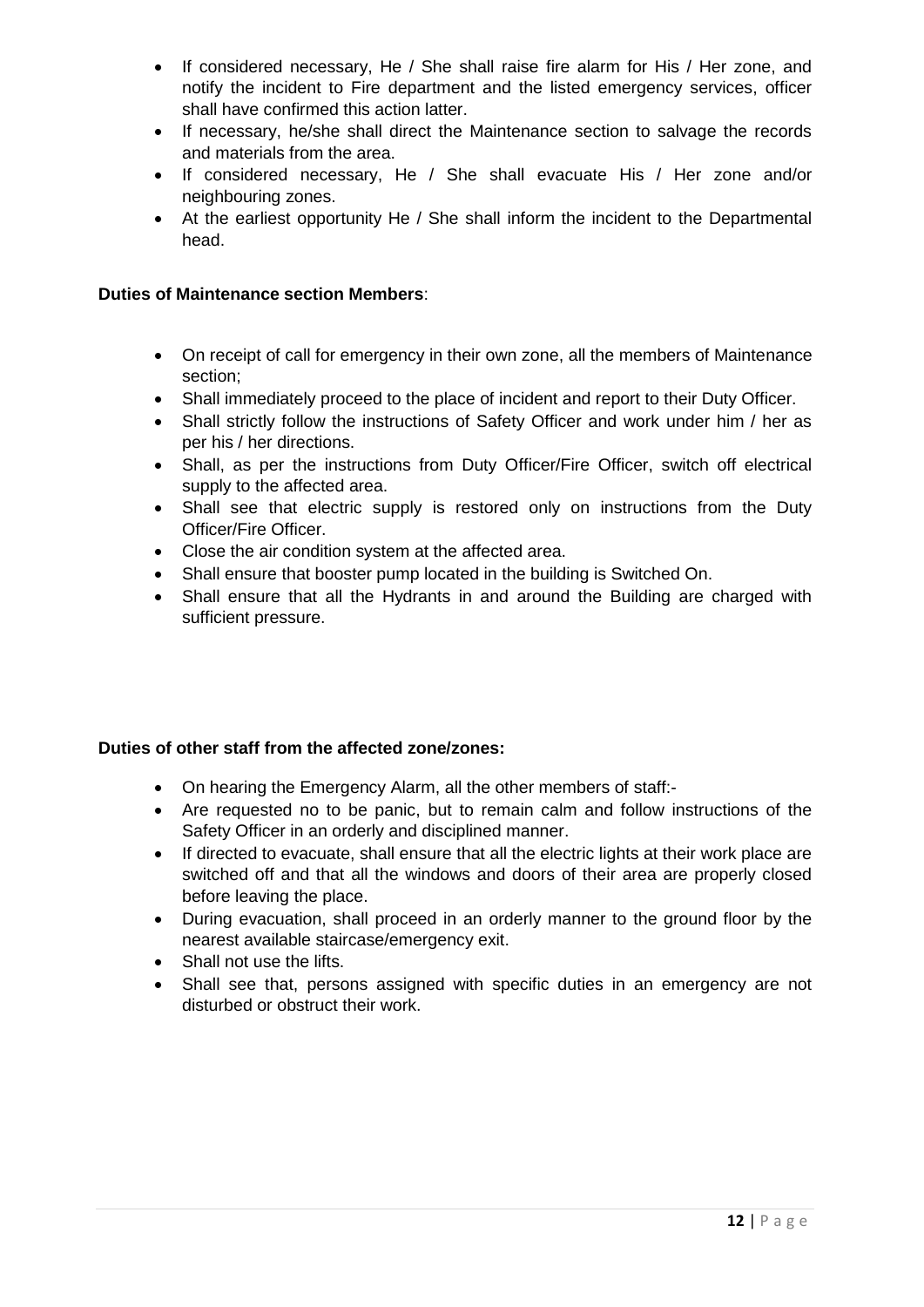# **WORKSHOP NORMS**

## **Norms for Engineering and Non-Engineering Trades**

## **Engineering Trades**

| S.<br>No.      | Name of the<br><b>Trade</b>                             | No. of<br><b>Semester</b> | <b>Unit</b><br><b>Size</b> | <b>Space norms</b><br>for Workshop<br>per unit<br>(Sq Mt) | <b>Space</b><br><b>Norms for</b><br><b>Classroom</b><br>(Sq Mt) | <b>Power</b><br><b>Supply</b><br>load (KW)<br>3-Phase,<br><b>Commercial</b> |
|----------------|---------------------------------------------------------|---------------------------|----------------------------|-----------------------------------------------------------|-----------------------------------------------------------------|-----------------------------------------------------------------------------|
| $\mathbf{1}$   | Architectural<br>Assistant                              | $\overline{2}$            | 20                         | 80+35 for<br>Computer<br>room                             | 25                                                              | 5                                                                           |
| $\overline{2}$ | Attendant<br>Operator<br>(Chemical Plant)               | $\overline{\mathbf{4}}$   | 16                         | 104                                                       | 25                                                              | 13                                                                          |
| 3              | Civil Engineer<br>Assistant                             | 4                         | 20                         | 120                                                       | 25                                                              | 6                                                                           |
| $\overline{4}$ | Computer<br>Hardware &<br><b>Network</b><br>Maintenance | $\overline{2}$            | 20                         | 70                                                        | 25                                                              | 3.45                                                                        |
| 5              | <b>Domestic Painter</b>                                 | $\overline{2}$            | 20                         | 80                                                        | 25                                                              | 2.5                                                                         |
| $\overline{7}$ | Draughtsman<br>(Mechanical)                             | 4                         | 20                         | 64                                                        | 25                                                              | 3.7                                                                         |
| 8              | Electrician                                             | 4                         | 16                         | 98                                                        | 25                                                              | 5.2 (for 2)<br>units in one<br>shift)                                       |
| 9              | Electronic<br>Mechanic                                  | 4                         | 20                         | 56                                                        | 25                                                              | 3.04                                                                        |
| 10             | Electroplater                                           | 4                         | 16                         | 60                                                        | 25                                                              | 16                                                                          |
| 11             | Fitter                                                  | 4                         | 16                         | 88                                                        | 25                                                              | 3.51                                                                        |
| 12             | Foundry man<br>Technician                               | $\overline{2}$            | 16                         | 128                                                       | 25                                                              | 11                                                                          |
| 13             | <b>General Carpenter</b>                                | $\overline{2}$            | $20\,$                     | 120                                                       | 25                                                              | 8                                                                           |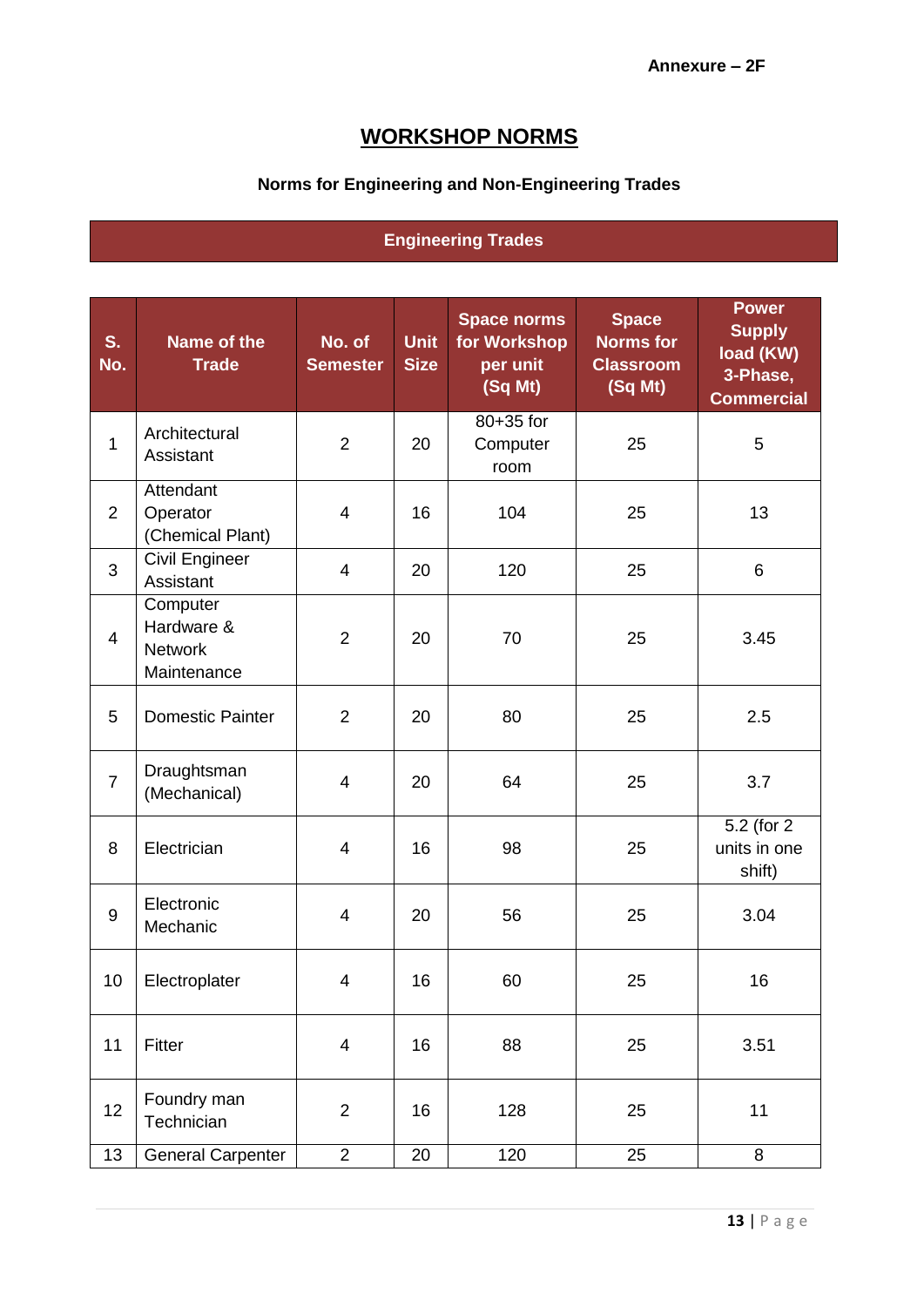| S.<br>No. | Name of the<br><b>Trade</b>                       | No. of<br><b>Semester</b> | <b>Unit</b><br><b>Size</b> | <b>Space norms</b><br>for Workshop<br>per unit<br>(Sq Mt) | <b>Space</b><br><b>Norms for</b><br><b>Classroom</b><br>(Sq Mt) | <b>Power</b><br><b>Supply</b><br>load (KW)<br>3-Phase,<br><b>Commercial</b> |
|-----------|---------------------------------------------------|---------------------------|----------------------------|-----------------------------------------------------------|-----------------------------------------------------------------|-----------------------------------------------------------------------------|
| 14        | <b>Gold Smith</b>                                 | $\overline{2}$            | 16                         | 48                                                        | 25                                                              | 5                                                                           |
| 15        | <b>Industrial Painter</b>                         | $\overline{2}$            | 20                         | 80                                                        | 25                                                              | 2.5                                                                         |
| 16        | Information<br>Technology                         | 4                         | 20                         | 70                                                        | 25                                                              | 3.45                                                                        |
| 17        | <b>Information</b><br>Technology<br>Communication | 4                         | 20                         | 70                                                        | 25                                                              | 3.45                                                                        |
| 18        | Instrument<br>Mechanic                            | 4                         | 20                         | 80                                                        | 25                                                              | 8.07                                                                        |
| 19        | Instrument<br>Mechanic<br>(Chemical Plant)        | 4                         | 16                         | 104                                                       | 25                                                              | 8                                                                           |
| 20        | <b>Interior Decoration</b><br>and Designing       | $\overline{2}$            | 20                         | $40+80+36$<br>(6x6 for<br>Computer lab)                   | 25                                                              | 10                                                                          |
| 21        | Laboratory<br>Assistant<br>(Chemical Plant)       | 4                         | 16                         | 96                                                        | 25                                                              | 6                                                                           |
| 22        | Lift & Escalator<br>Mechanic                      | 4                         | 16                         | 98.6                                                      | 25                                                              | 6                                                                           |
| 23        | Machinist                                         | 4                         | 12                         | 130                                                       | 25                                                              | 20                                                                          |
| 24        | Machinist<br>(Grinder)                            | 4                         | 12                         | 102                                                       | 25                                                              | 23.4                                                                        |
| 25        | Maintenance<br>Mechanic<br>(Chemical Plant)       | 4                         | 16                         | 96                                                        | 25                                                              | 13                                                                          |
| 26        | Marine Engine<br>Fitter                           | $\overline{2}$            | 16                         | 84                                                        | 25                                                              | 3                                                                           |
| 27        | <b>Marine Fitter</b>                              | 4                         | 16                         | 256                                                       | 25                                                              | 30                                                                          |
| 28        | Mason (Building<br>Constructor)                   | $\overline{2}$            | 20                         | 80                                                        | 25                                                              | 3                                                                           |
| 29        | Mech. Motor Cycle                                 | $\overline{2}$            | 16                         | 100 (Including<br>Parking Area)                           | 25                                                              | 3                                                                           |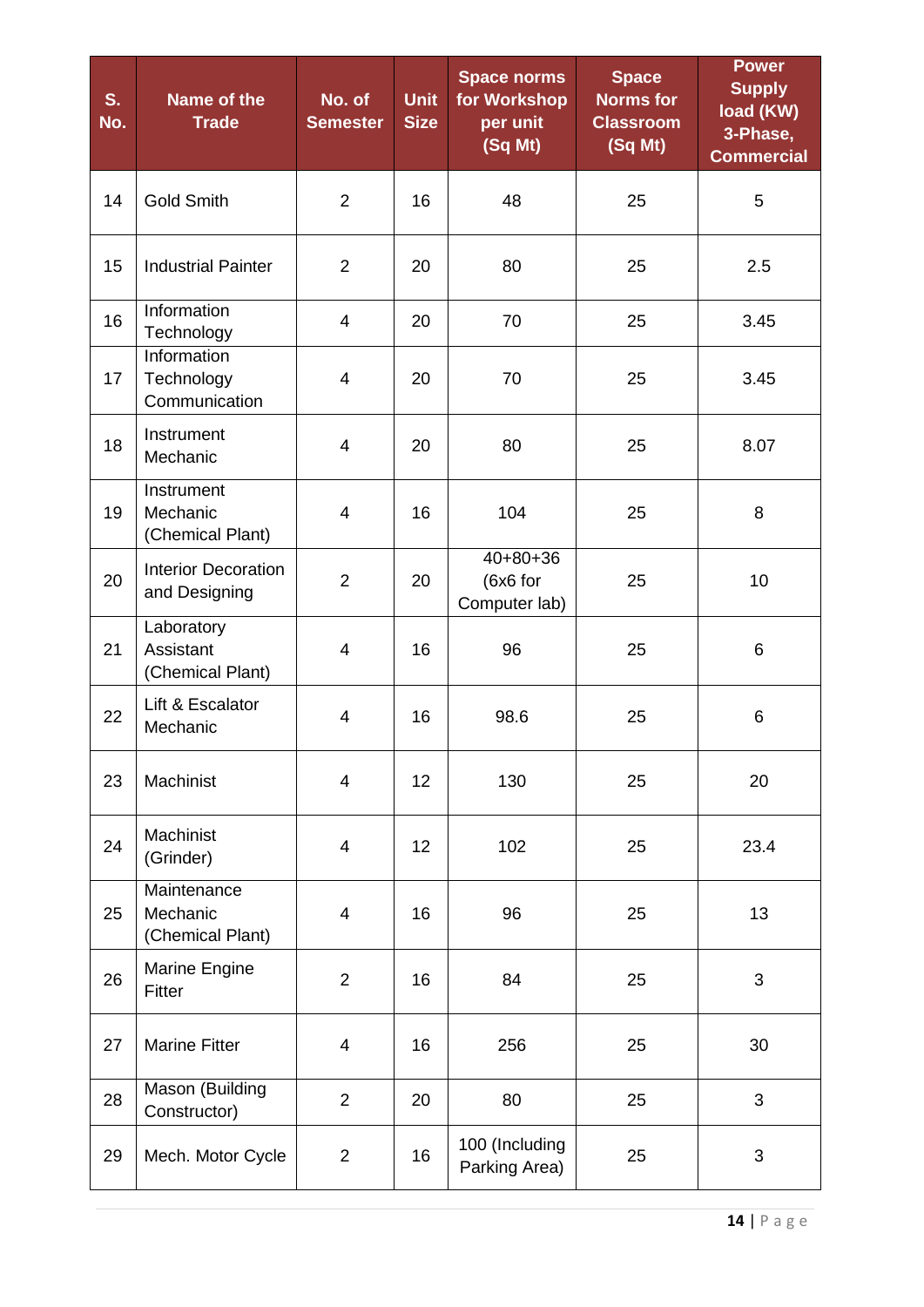| S.<br>No. | Name of the<br><b>Trade</b>                              | No. of<br><b>Semester</b> | <b>Unit</b><br><b>Size</b> | <b>Space norms</b><br>for Workshop<br>per unit<br>(Sq Mt)           | <b>Space</b><br><b>Norms for</b><br><b>Classroom</b><br>(Sq Mt) | <b>Power</b><br><b>Supply</b><br>load (KW)<br>3-Phase,<br><b>Commercial</b> |
|-----------|----------------------------------------------------------|---------------------------|----------------------------|---------------------------------------------------------------------|-----------------------------------------------------------------|-----------------------------------------------------------------------------|
| 30        | Mechanic<br>Mechatronics<br>(Fitting and<br>Measurement) | $\overline{4}$            | 16                         | 192                                                                 | 25                                                              | 8                                                                           |
| 31        | Mechanic (Motor<br>Vehicle)                              | $\overline{2}$            | 16                         | 210 (Including<br>Parking Area)                                     | 25                                                              | 4.8                                                                         |
| 32        | Mechanic<br>(Refrigeration and<br>Air-Conditioner)       | 4                         | 20                         | 80                                                                  | 25                                                              | 6.82                                                                        |
| 33        | Mechanic (Tractor)                                       | $\overline{2}$            | 16                         | 210                                                                 | 25                                                              | 4.8                                                                         |
| 34        | Mechanic<br>Agricultural<br>Machinery                    | 4                         | 16                         | 56                                                                  | 25                                                              | 5                                                                           |
| 35        | Mechanic Air-<br>conditioning Plant                      | $\overline{\mathbf{4}}$   |                            |                                                                     | 25                                                              |                                                                             |
| 36        | Mechanic Auto<br><b>Body Painting</b>                    | $\overline{2}$            | 16                         | 210 (Including<br>Parking Area)                                     | 25                                                              | 4.8                                                                         |
| 37        | Mechanic Auto<br><b>Body Repair</b>                      | $\overline{2}$            | 16                         | 210 (Including<br>Parking Area)                                     | 25                                                              | 4.8                                                                         |
| 38        | Mechanic Auto<br><b>Electrical and</b><br>Electronics    | $\overline{2}$            | 16                         | 100 (Including<br>Parking Area)                                     | 25                                                              | 3                                                                           |
| 39        | Mechanic<br>Consumer<br>Electronics<br>Appliances        | 4                         | 20                         | 56                                                                  | 25                                                              | 3.04                                                                        |
| 40        | Mechanic Diesel<br>Engine                                | $\overline{2}$            | 16                         | 150 (Including<br>Parking Area,<br>Workshop<br>130, Parking<br>(20) | 25                                                              | 4.8                                                                         |
| 41        | Mechanic<br>Lens/Prism<br>Grinding                       | $\overline{2}$            | 12                         | 100                                                                 | 25                                                              | 7.5                                                                         |
| 42        | <b>Mechanic Machine</b><br><b>Tools</b><br>Maintenance   | 4                         | 16                         | 192                                                                 | 25                                                              | 17                                                                          |
| 43        | <b>Mechanic Medical</b><br>Electronics                   | 4                         | 20                         | 120 sq.mts.<br>(inclusive of<br>10 sq.mts<br>Dark room              | 25                                                              | 5                                                                           |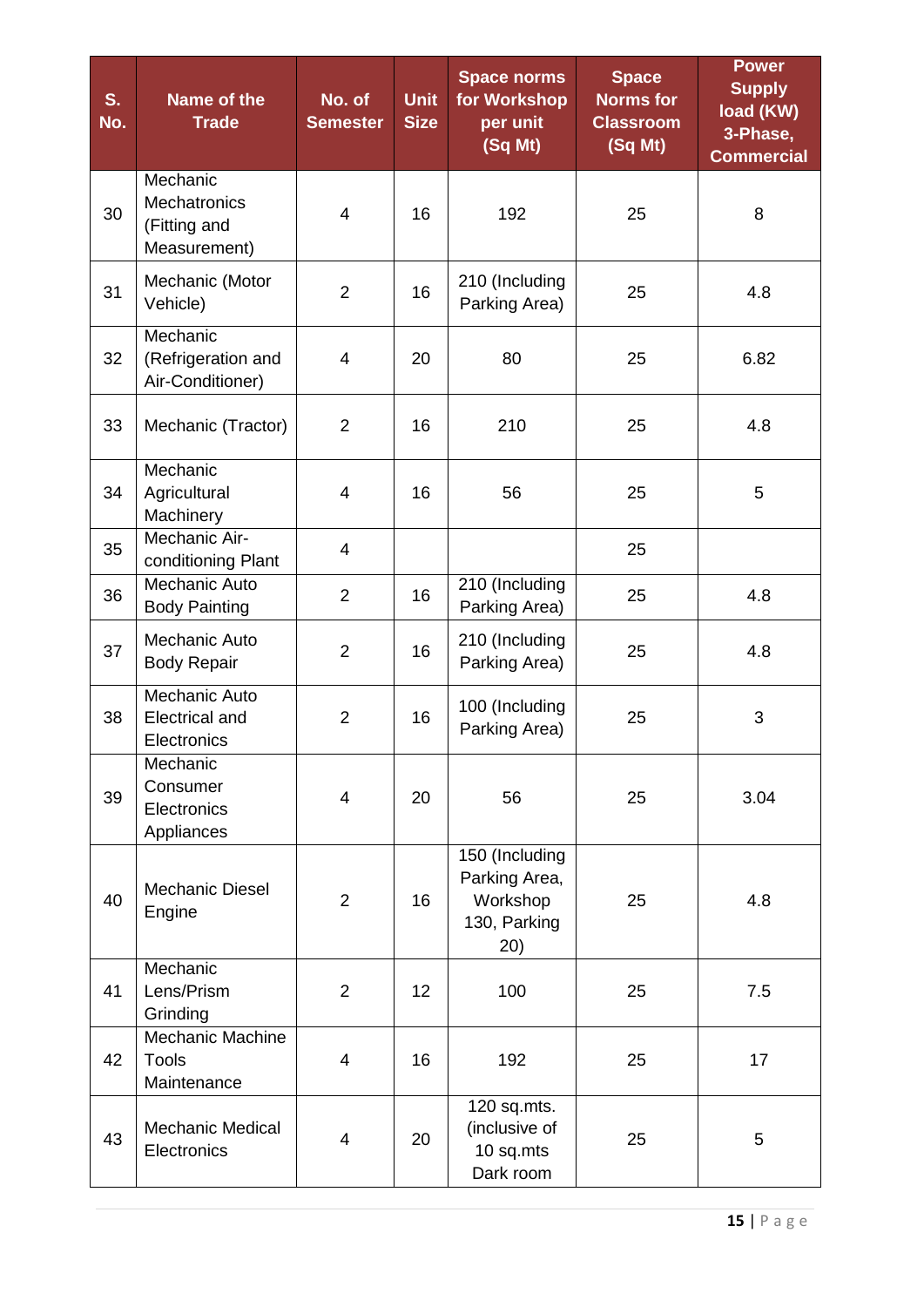| S.<br>No. | Name of the<br><b>Trade</b>                                    | No. of<br><b>Semester</b> | <b>Unit</b><br><b>Size</b> | <b>Space norms</b><br>for Workshop<br>per unit<br>(Sq Mt) | <b>Space</b><br><b>Norms for</b><br><b>Classroom</b><br>(Sq Mt) | <b>Power</b><br><b>Supply</b><br>load (KW)<br>3-Phase,<br><b>Commercial</b> |
|-----------|----------------------------------------------------------------|---------------------------|----------------------------|-----------------------------------------------------------|-----------------------------------------------------------------|-----------------------------------------------------------------------------|
|           |                                                                |                           |                            | area)                                                     |                                                                 |                                                                             |
| 44        | <b>Mechanic Mining</b><br>Machinery                            | 4                         | 20                         | 292                                                       | 25                                                              | 20                                                                          |
| 45        | Operator<br>Advanced<br><b>Machine Tools</b>                   | 4                         | 12                         | 144                                                       | 25                                                              | 25                                                                          |
| 46        | <b>Painter General</b>                                         | $\overline{4}$            | 16                         | 56                                                        | 25                                                              | 5                                                                           |
| 47        | Physiotherapy<br>Technician                                    | $\overline{2}$            | 16                         | 100                                                       | 25                                                              | 3                                                                           |
| 48        | <b>Plastic Processing</b><br>Operator                          | $\overline{2}$            | 16                         | Adequate<br>space                                         | 25                                                              | 13.6                                                                        |
| 49        | Plumber                                                        | $\overline{2}$            | 20                         | 80                                                        | 25                                                              | $\overline{2}$                                                              |
| 50        | Pump Operator-<br>cum-Mechanic                                 | $\overline{2}$            | 16                         | 84                                                        | 25                                                              | 11                                                                          |
| 51        | Radiology<br>Technician (Radio<br>Diagnosis &<br>Radiotherapy) | 4                         | 16                         | 75.04                                                     | 25                                                              | 4                                                                           |
| 52        | Refractory<br>Technician                                       | $\overline{\mathcal{A}}$  | 16                         | 130 (L:B::2:1)                                            | 25                                                              | 13.6                                                                        |
| 53        | Rubber Technician                                              | $\overline{2}$            | 20                         | 60                                                        | 25                                                              | 5                                                                           |
| 54        | <b>Sheet Metal</b><br>Worker                                   | $\overline{2}$            | 16                         | 80                                                        | 25                                                              | 11                                                                          |
| 55        | Spinning<br>Technician                                         | 4                         | 16                         | 525                                                       | 25                                                              | 19                                                                          |
| 56        | <b>Stone Mining</b><br>Machine Operator                        | $\overline{2}$            | 20                         | $100$ sq.m<br>covered area<br>+ 250sq. m<br>open area     | 25                                                              | 10                                                                          |
| 57        | <b>Stone Processing</b><br><b>Machines</b><br>Operator         | $\overline{2}$            | 20                         | 100                                                       | 25                                                              | 10                                                                          |
| 58        | Surveyor                                                       | $\overline{2}$            | 20                         | 64                                                        | 25                                                              | 3                                                                           |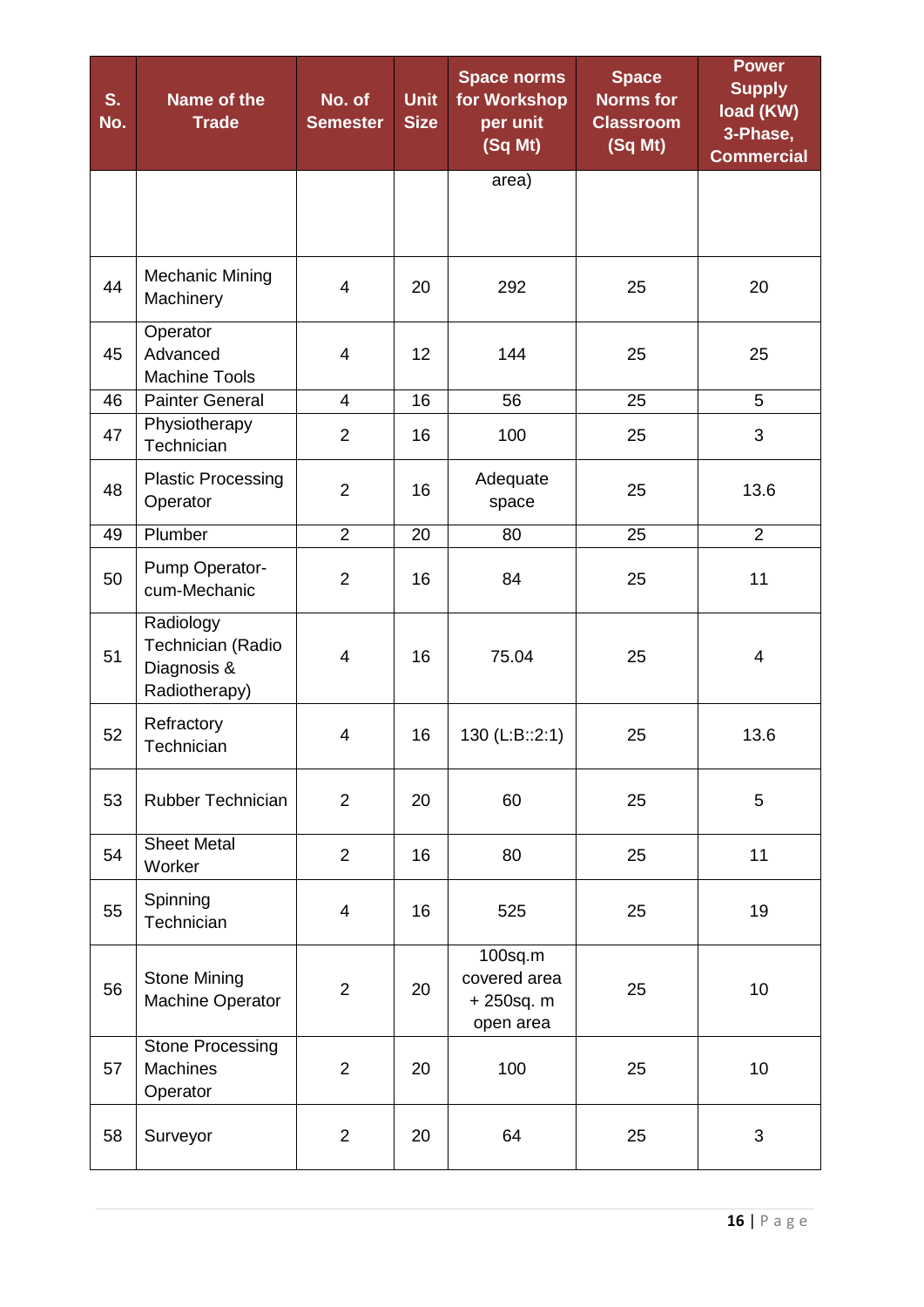| S.<br>No. | Name of the<br><b>Trade</b>                           | No. of<br><b>Semester</b> | <b>Unit</b><br><b>Size</b> | <b>Space norms</b><br>for Workshop<br>per unit<br>(Sq Mt) | <b>Space</b><br><b>Norms for</b><br><b>Classroom</b><br>(Sq Mt) | <b>Power</b><br><b>Supply</b><br>load (KW)<br>3-Phase,<br><b>Commercial</b> |
|-----------|-------------------------------------------------------|---------------------------|----------------------------|-----------------------------------------------------------|-----------------------------------------------------------------|-----------------------------------------------------------------------------|
| 59        | <b>Technician Power</b><br><b>Electronic System</b>   | 4                         | 20                         | 70                                                        | 25                                                              | 5                                                                           |
| 60        | <b>Textile</b><br><b>Mechatronics</b>                 | $\overline{\mathcal{A}}$  | 20                         | 240                                                       | 25                                                              | $\boldsymbol{9}$                                                            |
| 61        | <b>Textile Wet</b><br>Processing<br>Technician        | 4                         | 16                         | 104                                                       | 25                                                              | 8                                                                           |
| 62        | Tool & Die Maker<br>(Dies & Moulds)                   | $\overline{\mathbf{4}}$   | 16                         | 130                                                       | 25                                                              | 29.6                                                                        |
| 63        | Tool & Die Maker<br>(Press Tools, Jigs<br>& Fixtures) | 4                         | 16                         | 130                                                       | 25                                                              | 29.6                                                                        |
| 64        | Turner                                                | 4                         | 12                         | 110                                                       | 25                                                              | 18.5                                                                        |
| 65        | <b>Vessel Navigator</b>                               | 4                         | 16                         | 240                                                       | 25                                                              | 20                                                                          |
| 66        | Weaving<br>Technician                                 | 4                         | 20                         | 525                                                       | 25                                                              | 9.4                                                                         |
| 67        | Welder                                                | $\overline{2}$            | 16                         | 80                                                        | 25                                                              | 16                                                                          |
| 68        | Welder<br>(Fabrication &<br>Fitting)                  | $\overline{c}$            | 16                         | $80\,$                                                    | 25                                                              | 16                                                                          |
| 69        | Welder (GMAW &<br>GTAW)                               | $\overline{2}$            | 16                         | 80                                                        | 25                                                              | 16                                                                          |
| 70        | Welder (Pipe)                                         | $\overline{2}$            | 16                         | 80                                                        | 25                                                              | 16                                                                          |
| 71        | Welder (Structural)                                   | $\overline{2}$            | 16                         | 80                                                        | 25                                                              | 16                                                                          |
| 72        | Welder (Welding &<br>Inspection)                      | $\overline{2}$            | 16                         | 80                                                        | 25                                                              | 16                                                                          |
| 73        | Wireman                                               | $\overline{4}$            | 16                         | 88 (11x8)                                                 | 25                                                              | 5                                                                           |

**Non Engineering Trades**

| S.<br>No. | Name of the<br>Trade | No. of<br>Semester Size | <b>Unit</b> | Space norms<br>for Workshop<br>per unit<br>(Sq Mt) | <b>Space Norms</b><br>tor<br><b>Classroom(Sq</b><br>Mt) | Power<br><b>Supply</b><br>load<br>(KW) |
|-----------|----------------------|-------------------------|-------------|----------------------------------------------------|---------------------------------------------------------|----------------------------------------|
|-----------|----------------------|-------------------------|-------------|----------------------------------------------------|---------------------------------------------------------|----------------------------------------|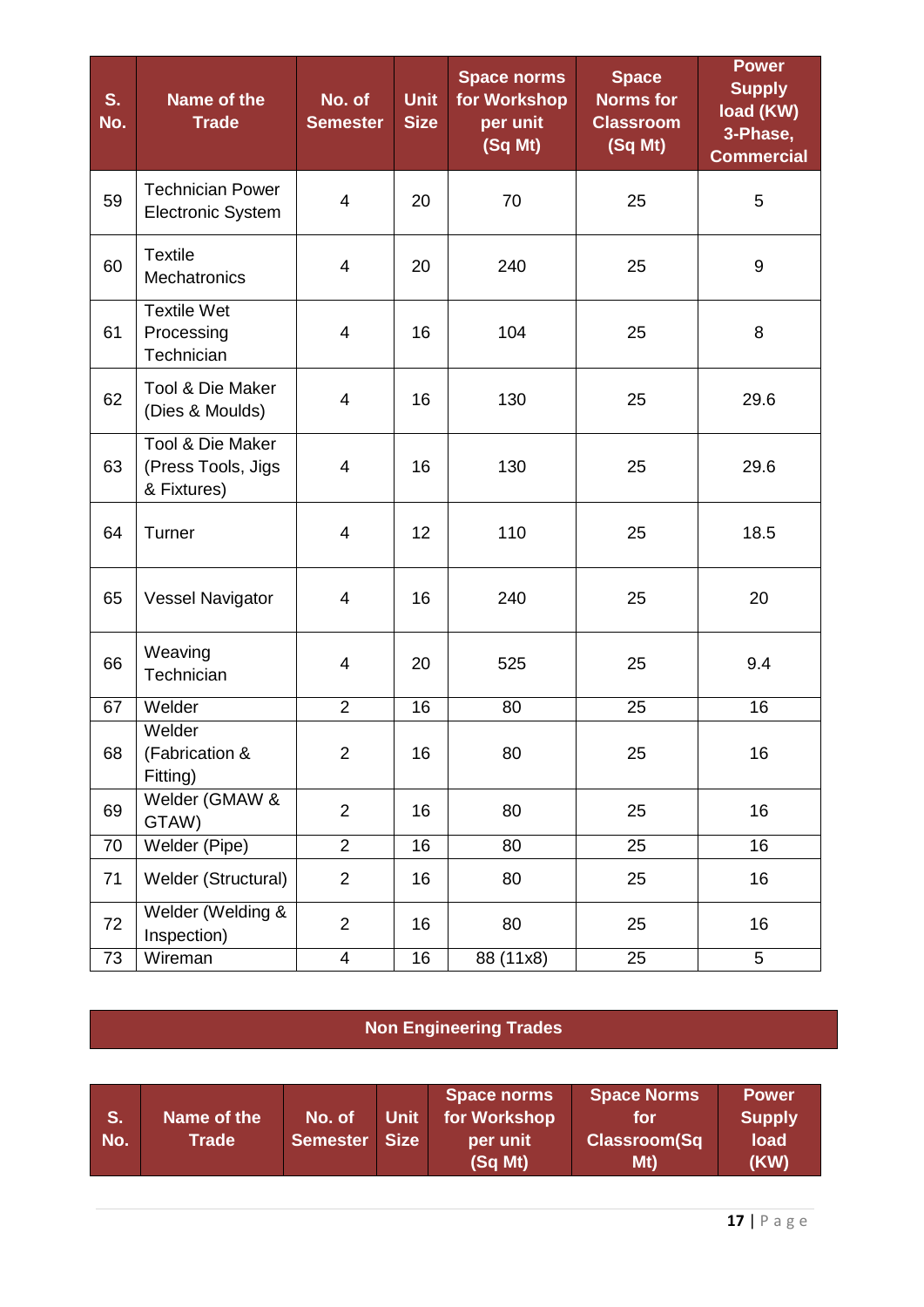| S.<br>No. | Name of the<br><b>Trade</b>                          | No. of<br><b>Semester</b> | <b>Unit</b><br><b>Size</b> | <b>Space norms</b><br>for Workshop<br>per unit | <b>Space Norms</b><br>for<br><b>Classroom(Sq</b> | <b>Power</b><br><b>Supply</b><br>load |
|-----------|------------------------------------------------------|---------------------------|----------------------------|------------------------------------------------|--------------------------------------------------|---------------------------------------|
|           |                                                      |                           |                            | (Sq Mt)                                        | Mt)                                              | (KW)                                  |
| 74        | Agro Processing                                      | $\overline{2}$            | 20                         | 96                                             | 25                                               | 6                                     |
| 75        | Architectural<br>Draughtmanship                      | $\overline{2}$            | 20                         | $100 + 80$ (for<br>Computer Lab)               | 25                                               | $\overline{4}$                        |
| 76        | Assistant<br><b>Tourist Guide</b>                    | $\overline{2}$            | 20                         | 56                                             | 25                                               | 4                                     |
| 77        | Baker and<br>Confectioner                            | $\overline{2}$            | 20                         | 96                                             | 25                                               | 16.6                                  |
| 78        | Bamboo Works                                         | $\overline{2}$            | 20                         | 100                                            | 25                                               | 10                                    |
| 79        | <b>Basic</b><br>Cosmetology                          | $\overline{2}$            | 20                         | 70                                             | 25                                               | 6                                     |
| 80        | Catering<br>&Hospitability<br>Assistant              | $\overline{2}$            | 16                         | 64                                             | 25                                               | 19                                    |
| 81        | <b>Computer Aided</b><br>Embroidery &<br>Designing   | $\overline{2}$            | 16                         | 64                                             | 25                                               | 5                                     |
| 82        | Computer<br>Operator and<br>Programming<br>Assistant | $\overline{2}$            | 20                         | 70                                             | 25                                               | 3.45                                  |
| 83        | Dairying                                             | $\overline{2}$            | 25                         | 125                                            | 25                                               | 3                                     |
| 84        | Data Base<br>System                                  | $\overline{2}$            | 20                         | 70                                             | 25                                               | 3.45                                  |
| 85        | Dental<br>Laboratory<br>Equipment<br>Technician      | $\overline{4}$            | 20                         | 120                                            | 25                                               | 12                                    |
| 86        | Desk Top<br>Publishing<br>Operator                   | $\overline{2}$            | 20                         | 70                                             | 25                                               | 4.3                                   |
| 87        | <b>Digital</b><br>Photographer                       | $\overline{2}$            | 16                         | 48                                             | 25                                               | 6.35                                  |
| 88        | <b>Dress Making</b>                                  | $\overline{2}$            | 16                         | 64                                             | 25                                               | 5                                     |
| 89        | Fashion Design<br>&Technology                        | $\overline{2}$            | 16                         | 64                                             | 25                                               | 5                                     |
| 90        | Finance<br>Executive                                 | $\overline{2}$            | 20                         | $80(50 + 30)$<br>Language Lab)                 | 25                                               | $\overline{4}$                        |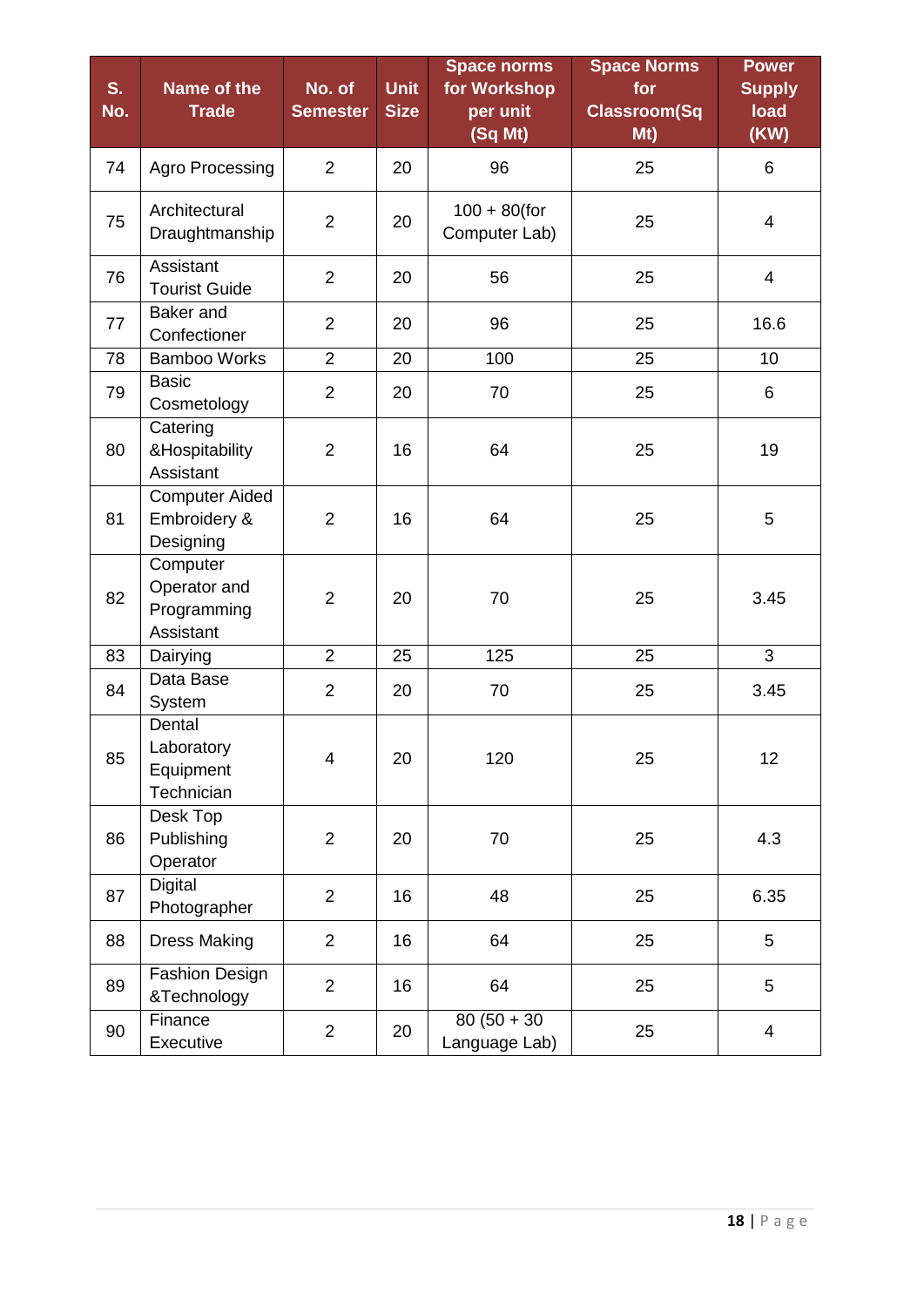|     |                                                           |                 |             | <b>Space norms</b>                                                                                                                                             | <b>Space Norms</b>  | <b>Power</b>            |
|-----|-----------------------------------------------------------|-----------------|-------------|----------------------------------------------------------------------------------------------------------------------------------------------------------------|---------------------|-------------------------|
| S.  | Name of the                                               | No. of          | <b>Unit</b> | for Workshop                                                                                                                                                   | for                 | <b>Supply</b>           |
| No. | <b>Trade</b>                                              | <b>Semester</b> | <b>Size</b> | per unit                                                                                                                                                       | <b>Classroom(Sq</b> | load                    |
|     |                                                           |                 |             | (Sq Mt)                                                                                                                                                        | Mt)                 | (KW)                    |
| 91  | Fire Technology<br>and Industrial<br>Safety<br>Management | $\overline{2}$  | 20          | $\overline{1,000}$ sq.mt.<br>for practical<br>Training ground<br>can be away<br>from the Institute<br>at the distance<br>of maximum 20<br>Kms. in safe<br>zone | 25                  | $\overline{2}$          |
| 92  | Floriculture &<br>Landscaping                             | $\overline{2}$  | 20          | 1 Hectare plot of<br>land/10000<br>sq.mt.                                                                                                                      | 25                  | $\overline{2}$          |
| 93  | Food Beverages                                            | $\overline{2}$  | 20          | 96                                                                                                                                                             | 25                  | 6                       |
| 94  | Food Beverages<br><b>Guest Services</b><br>Assistant      | $\overline{2}$  | 16          | 48                                                                                                                                                             | 25                  | 8                       |
| 95  | <b>Food Production</b><br>(General)                       | $\overline{2}$  | 20          | 96                                                                                                                                                             | 25                  | 4                       |
| 96  | <b>Footwear Maker</b>                                     | $\overline{2}$  | 16          | 72                                                                                                                                                             | 25                  | 4                       |
| 97  | <b>Front Office</b><br>Assistant                          | $\overline{2}$  | 20          | 56                                                                                                                                                             | 25                  | 4.5                     |
| 98  | Fruit &<br>Vegetable<br>Processing                        | $\overline{2}$  | 20          | 96                                                                                                                                                             | 25                  | 5                       |
| 99  | <b>Health Safety</b><br>and<br>Environment                | $\overline{2}$  | 20          | *1,000 sq. mt.<br>for practical<br>Training ground<br>can be away<br>from the Institute<br>at the distance<br>of maximum 20<br>Kms. in safe<br>zone            | 25                  | $\overline{2}$          |
| 100 | <b>Health Sanitary</b><br>Inspector                       | $\overline{2}$  | 20          | 40                                                                                                                                                             | 25                  | $\overline{4}$          |
| 101 | Horticulture                                              | $\overline{2}$  | 20          | 1 Hectare plot of<br>land/10000<br>sq.mt.                                                                                                                      | 25                  | $\overline{2}$          |
| 102 | <b>Hospital House</b><br>Keeping                          | $\overline{2}$  | 20          | 40                                                                                                                                                             | 25                  | 5                       |
| 103 | House Keeper                                              | $\overline{2}$  | 20          | 40                                                                                                                                                             | 25                  | 4.5                     |
| 104 | Human<br><b>Resources</b><br><b>Executive</b>             | $\overline{2}$  | 20          | $80(50 + 30)$<br>Language Lab)                                                                                                                                 | 25                  | $\overline{\mathbf{4}}$ |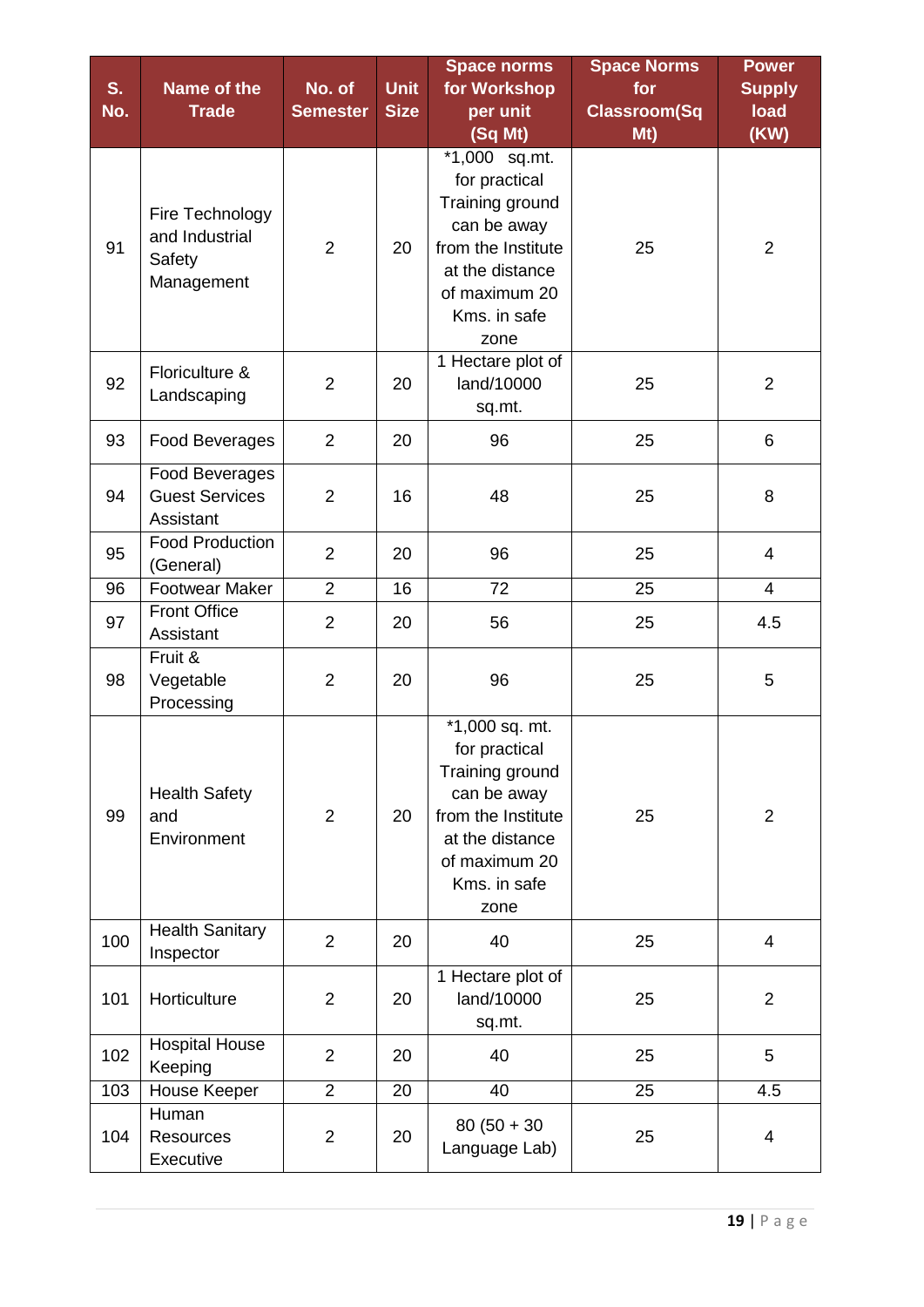|     |                         |                 |             | <b>Space norms</b> | <b>Space Norms</b>  | <b>Power</b>   |
|-----|-------------------------|-----------------|-------------|--------------------|---------------------|----------------|
| S.  | Name of the             | No. of          | <b>Unit</b> | for Workshop       | for                 | <b>Supply</b>  |
| No. | <b>Trade</b>            | <b>Semester</b> | <b>Size</b> | per unit           | <b>Classroom(Sq</b> | load           |
|     |                         |                 |             | (Sq Mt)            | Mt)                 | (KW)           |
|     | <b>Leather Goods</b>    |                 |             |                    |                     |                |
| 105 | Maker                   | $\overline{2}$  | 16          | 72                 | 25                  | 4              |
|     | Marketing               |                 |             | $80(50 + 30)$      |                     |                |
| 106 | Executive               | $\overline{2}$  | 20          | Language Lab)      | 25                  | $\overline{4}$ |
|     | Milk & Milk             |                 |             |                    |                     |                |
| 107 | Products                | $\overline{2}$  | 20          | 96                 | 25                  | 6              |
|     | Multimedia              |                 |             | 130 (Studio -      |                     |                |
| 108 | Animation &             | $\overline{2}$  | 20          | 50sq.mt, Lab-      | 25                  | 6              |
|     | <b>Special Effect</b>   |                 |             | 80 Sq.mt.          |                     |                |
| 109 | Old Age Care            | $\overline{2}$  | 20          | 100                | 25                  | $\overline{2}$ |
| 110 | Photographer            | $\overline{2}$  | 16          | 48                 | 25                  | $\overline{7}$ |
|     | Pre/Preparatory         |                 |             |                    |                     |                |
| 111 | School                  |                 |             |                    |                     |                |
|     | Management              | $\overline{2}$  | 20          | 48                 | 25                  | 3              |
|     | (Assistant)             |                 |             |                    |                     |                |
| 112 | Process                 | $\overline{2}$  |             |                    |                     | $\overline{4}$ |
|     | Cameraman               |                 | 16          | 96                 | 25                  |                |
|     | Secretarial             |                 |             |                    |                     |                |
| 113 | Practice                | $\overline{2}$  | 20          | 48                 | 25                  | 8              |
|     | (English)               |                 |             |                    |                     |                |
| 114 | Sewing                  | $\overline{2}$  | 16          | 64                 | 25                  | 5              |
|     | Technology              |                 |             |                    |                     |                |
| 115 | Software                | $\overline{2}$  | 20          | 70                 | 25                  | 3.45           |
|     | <b>Testing</b>          |                 |             |                    |                     |                |
| 116 | Spa Therapy             | $\overline{2}$  | 20          | 80                 | 25                  | 6              |
|     | Stenographer            |                 |             |                    |                     |                |
| 117 | and Secretarial         | $\overline{2}$  | 20          | 48                 | 25                  | 8              |
|     | Assistant               |                 |             |                    |                     |                |
|     | (English)               |                 |             |                    |                     |                |
|     | Stenographer            |                 |             |                    |                     |                |
|     | and Secretarial         |                 |             |                    |                     |                |
| 118 | Assistant (Hindi)       | $\overline{2}$  | 20          | 48                 | 25                  | 8              |
|     | (Ashulipi avam          |                 |             |                    |                     |                |
|     | Sachivalay              |                 |             |                    |                     |                |
|     | Sahayak (Hindi)         |                 |             |                    |                     |                |
|     | Surface                 |                 |             |                    |                     |                |
| 119 | Ornamentation           | $\overline{2}$  | 16          | 64                 | 25                  | 5              |
|     | Techniques              |                 |             |                    |                     |                |
|     | (Embroidery)            |                 |             |                    |                     |                |
| 120 | <b>Travel &amp;Tour</b> | $\overline{2}$  | 20          | 56                 | 25                  | 4.5            |
|     | Assistant               |                 |             |                    |                     |                |
|     | Weaving of Silk         |                 |             |                    |                     |                |
| 121 | and Woolen              | $\overline{2}$  | 16          | 144                | 25                  | 17             |
|     | Fabrics                 |                 |             |                    |                     |                |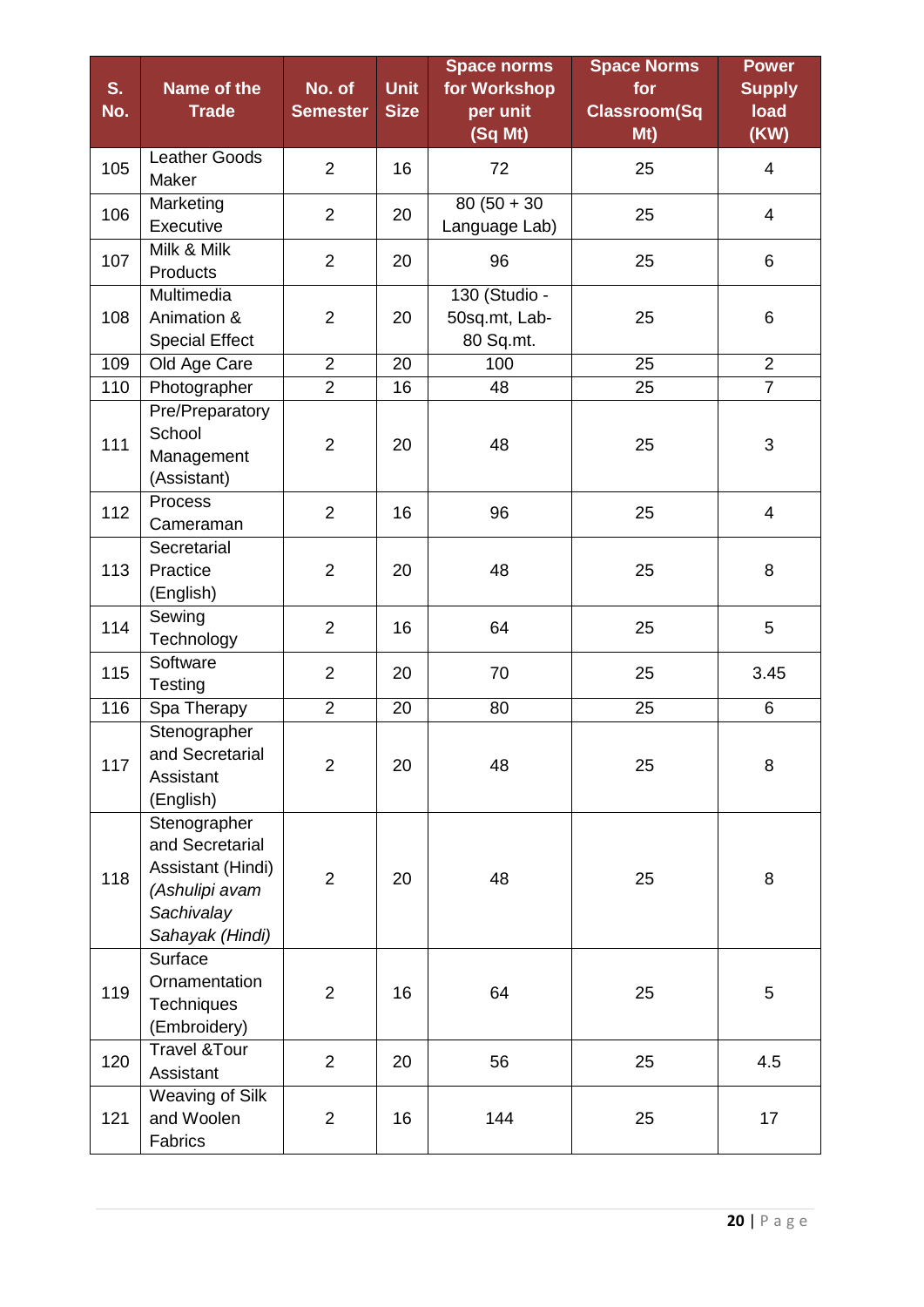# **Annexure –2E**

## **Space Requirement of ITI's and Various Trades under Craftsmen Training Scheme**

1.1 Space Requirement in ITI's (Workshop Building) :The details of space requirement and electrical connected load for the trades is given in Annexure 2.F

## 1.2 **Space Norms for Workshop for ITI's**

- $\triangleright$  It has been approved by the NCVT Sub Committee that the workshop for all trades must be rectangular in shape and width must not be less than 05 meter.
- $\triangleright$  All the walls of workshop, classroom, Principal room, staff room, Library, store , washroom, boundary wall of Institute etc. should be plastered and colour /distemper/ whitewashed.
- $\triangleright$  The minimum size of classroom shall be 25 sqm. With minimum width of 3 m.
- $\triangleright$  The walls of workshop made of tin sheet are not allowed.
- $\triangleright$  The minimum height of workshop must be 10 feet (3.048 meter) for RCC roof and 12 feet (3.65 meter) for tin shed roof from lower end.
- $\triangleright$  All built- up areas of Institute should be at least cemented/ tiled. Class rooms and Administrative areas, IT lab will be preferred flooring with tiles **.**The floor of workshop Institute should be at least cemented.
- $\triangleright$  All the door, window, ventilator, gate, grill, railing of the institute should be painted/polished.
- $\triangleright$  Keeping in view the escalating cost of land and non-availability of required land in urban areas, metropolitan and other cities, the National Council for Vocational Training (NCVT) deliberated and approved vertical expansion, with multi storied design for workshop with a condition that trades with heavy machineries to be housed only in the ground floor and remaining trades may be housed at any floor.
- $\triangleright$  Further, before housing any trade involving machineries at any floor other than ground floor, a certificate regarding safety/suitability of structure to house that trade from Civil/Structural Engineer would be necessary.
- $\triangleright$  It was also approved that as per building bye laws, building having more than three floors. Provision of lift would be mandatory. It is also recommended by NCVT that following trades requiring heavy machinery must be accommodated on ground floor . However on the basis of the certificate by structural engineer these trades can be allowed on the higher floors.